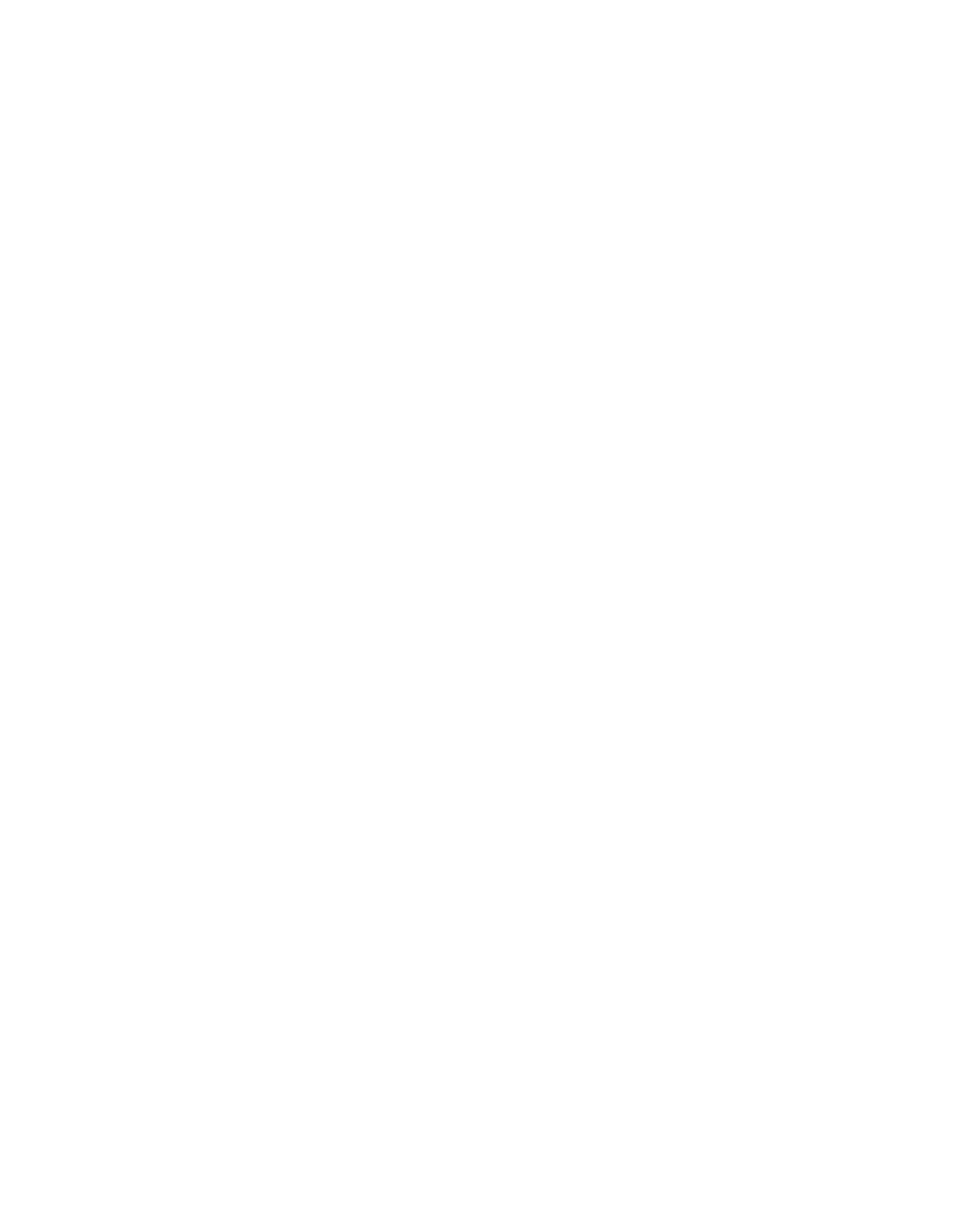# **Table of Contents**

| How did the project team collect and compile information about environmental resources? 9 |  |
|-------------------------------------------------------------------------------------------|--|
|                                                                                           |  |
|                                                                                           |  |

# **List of Exhibits**

# **List of Appendices**

Appendix A Discipline Report Summaries by Resource Area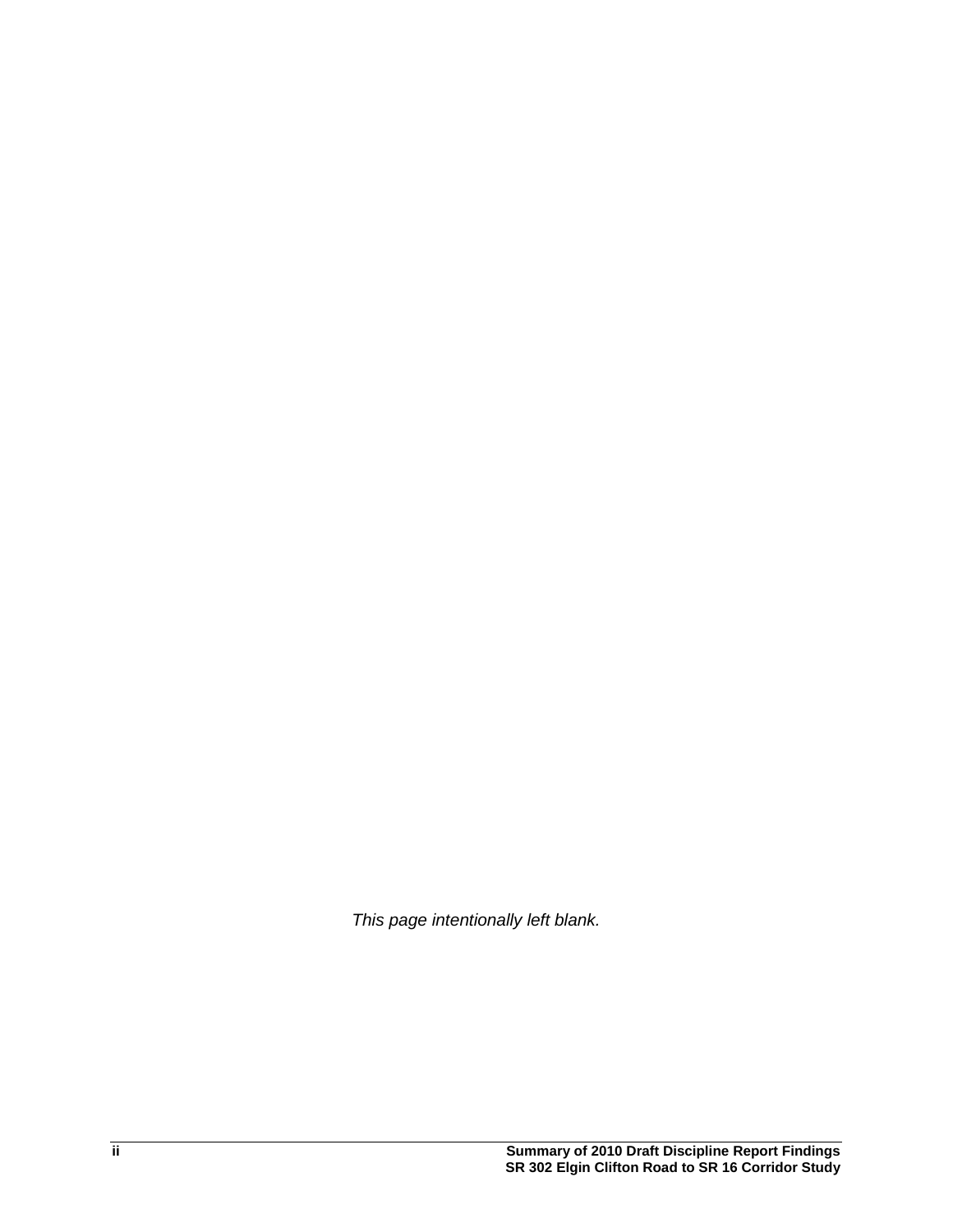# <span id="page-4-0"></span>**Acronyms and Abbreviations**

| <b>APE</b>            | area of potential effects                                                          |
|-----------------------|------------------------------------------------------------------------------------|
| <b>BMP</b>            | best management practices                                                          |
| <b>CFR</b>            | Code of Federal Regulations                                                        |
| <b>CMMP</b>           | Contained Media Management Plan                                                    |
| DR                    | Discipline Report                                                                  |
| <b>ECAP</b>           | Environmental Compliance Assurance Procedure                                       |
| <b>EPM</b>            | <b>Environmental Procedures Manual</b>                                             |
| <b>ESA</b>            | <b>Endangered Species Act</b>                                                      |
| <b>FEMA</b>           | Federal Emergency Management Agency                                                |
| <b>FHWA</b>           | Federal Highway Administration                                                     |
| <b>GPS</b>            | global positioning system                                                          |
| <b>GSP</b>            | <b>General Special Provision</b>                                                   |
| <b>HAC</b>            | high accident corridor                                                             |
| <b>HAL</b>            | high accident location                                                             |
| LOS                   | Level of Service                                                                   |
| <b>MTCA</b>           | <b>Model Toxics Control Act</b>                                                    |
| <b>NHS</b>            | National Highway System                                                            |
| <b>NOAA Fisheries</b> | National Oceanic and Atmospheric Administration, National Marine Fisheries Service |
| <b>NPDES</b>          | National Pollutant Discharge Elimination System                                    |
| <b>NRCS</b>           | <b>Natural Resources Conservation Service</b>                                      |
| <b>NRHP</b>           | National Register of Historic Places                                               |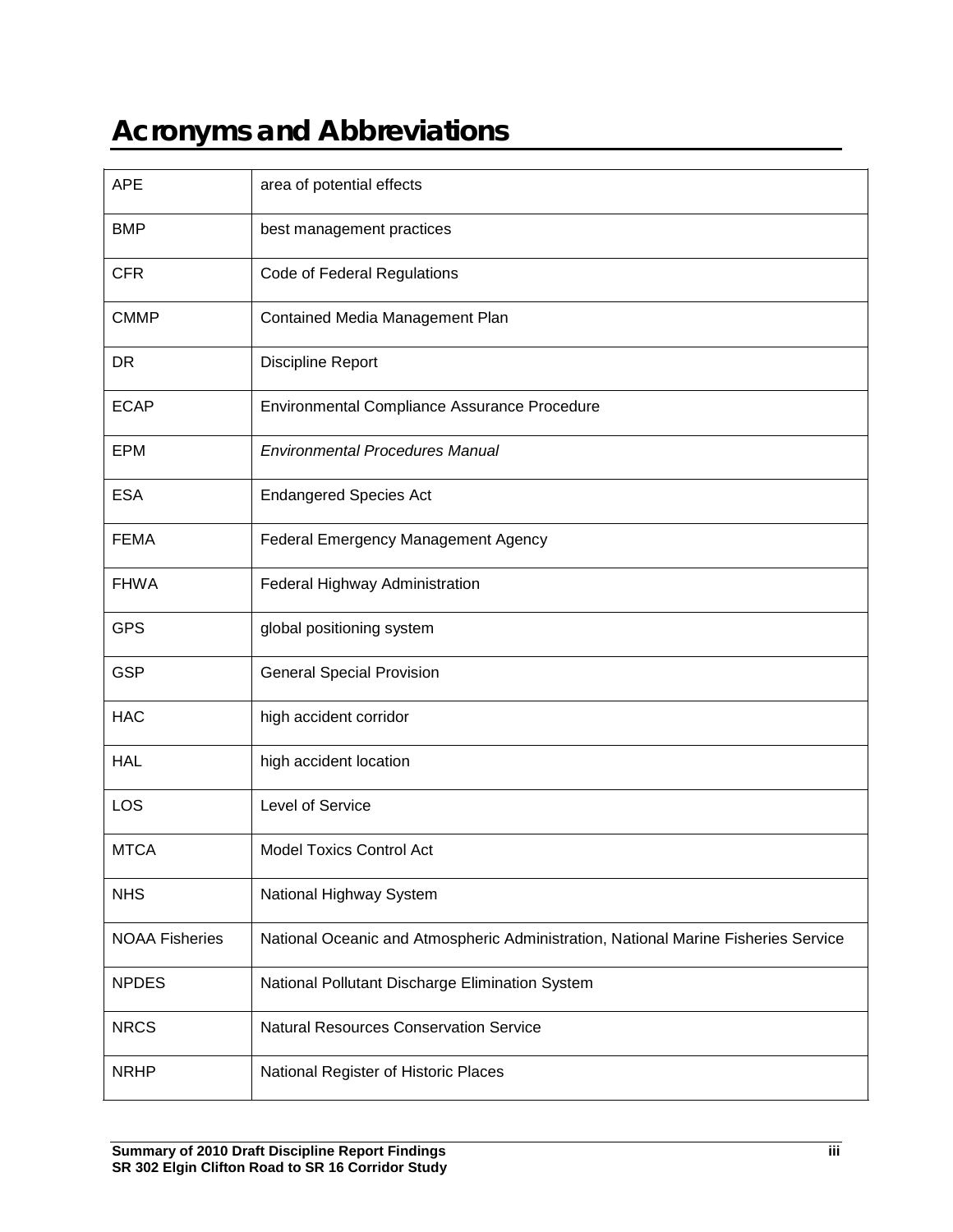| <b>OHWM</b>  | ordinary high water mark                            |
|--------------|-----------------------------------------------------|
| <b>PM</b>    | post meridian (after noon)                          |
| <b>SP</b>    | <b>Special Provision</b>                            |
| <b>SPCC</b>  | Spill Prevention Control and Countermeasures (Plan) |
| <b>SR</b>    | <b>State Route</b>                                  |
| <b>TESC</b>  | Temporary Erosion and Sediment Control (Plan)       |
| <b>TMP</b>   | <b>Transportation Management Plan</b>               |
| <b>USFWS</b> | U.S. Fish and Wildlife Service                      |
| <b>UST</b>   | underground storage tank                            |
| <b>WAC</b>   | Washington Administrative Code                      |
| <b>WDFW</b>  | Washington State Department of Fish and Wildlife    |
| <b>WHR</b>   | Washington Heritage Register                        |
| <b>WSDOT</b> | Washington State Department of Transportation       |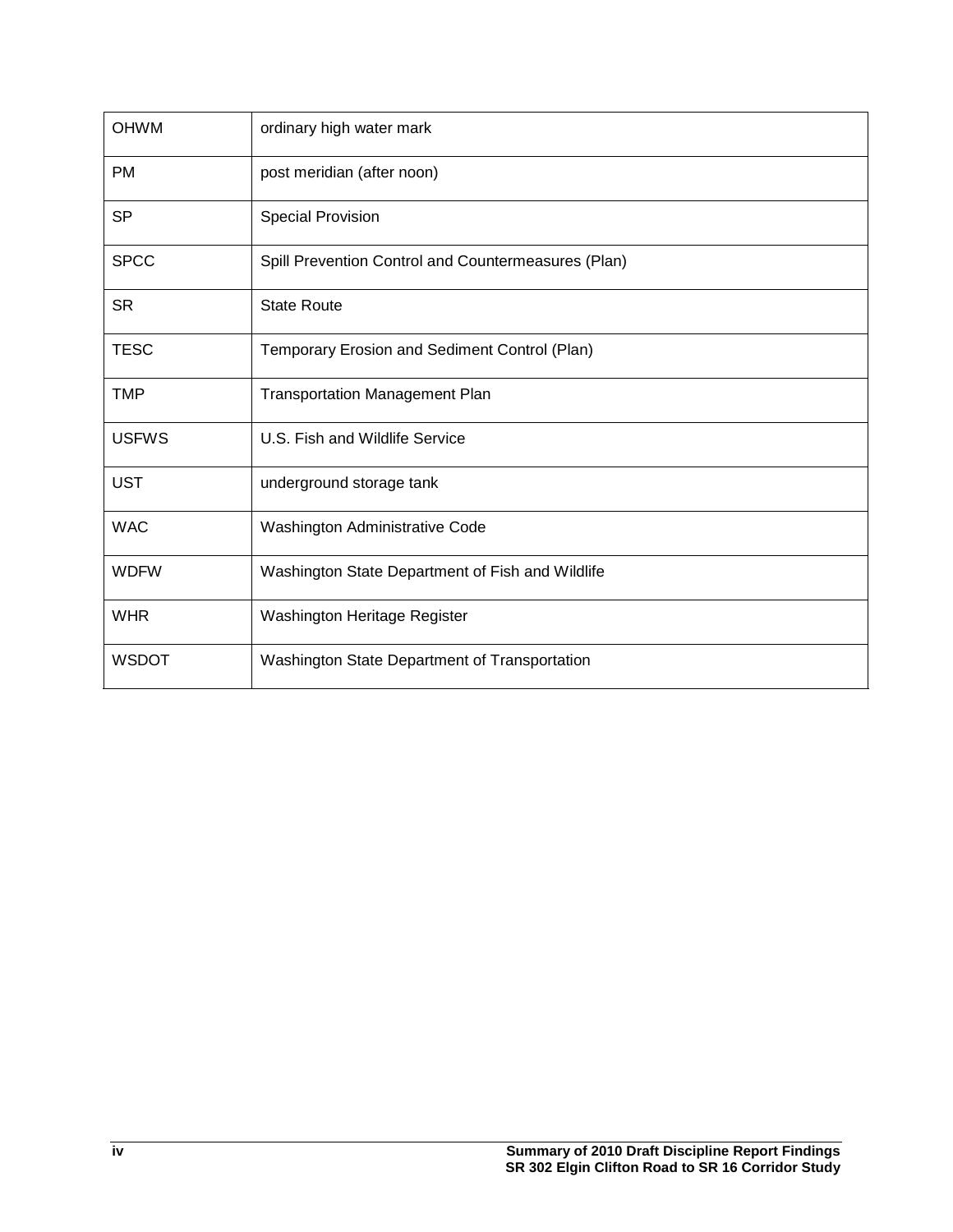# <span id="page-6-0"></span>**Introduction**

## <span id="page-6-1"></span>**What have we accomplished?**

Two years ago WSDOT began a federal environmental review process to look into making improvements on SR 302. Exhibit 1 shown below highlights the EIS process. The shaded boxes indicate those steps that are complete. In the first step, the "Need for an Action" was necessary to address congestion and safety concerns along SR 302. Initial data collected determined that significant environmental impacts in the area could occur. This resulted in WSDOT's decision to begin the official study by publishing in the Federal Register the "Notice of Intent to Prepare an Environmental Impact Statement (EIS).

Following significant public and stakeholder activities to develop feasible alternative options, in 2009 WSDOT conducted agency and public scoping meetings to review and comment on the alternatives being considered. The project team made up of WSDOT and consultants has spent the last year working on a number of studies of environmental resources that will become a part of the Draft EIS document. This paper summarizes detailed information found in the environmental studies or discipline reports.



#### **Exhibit 1, EIS Process Flowchart**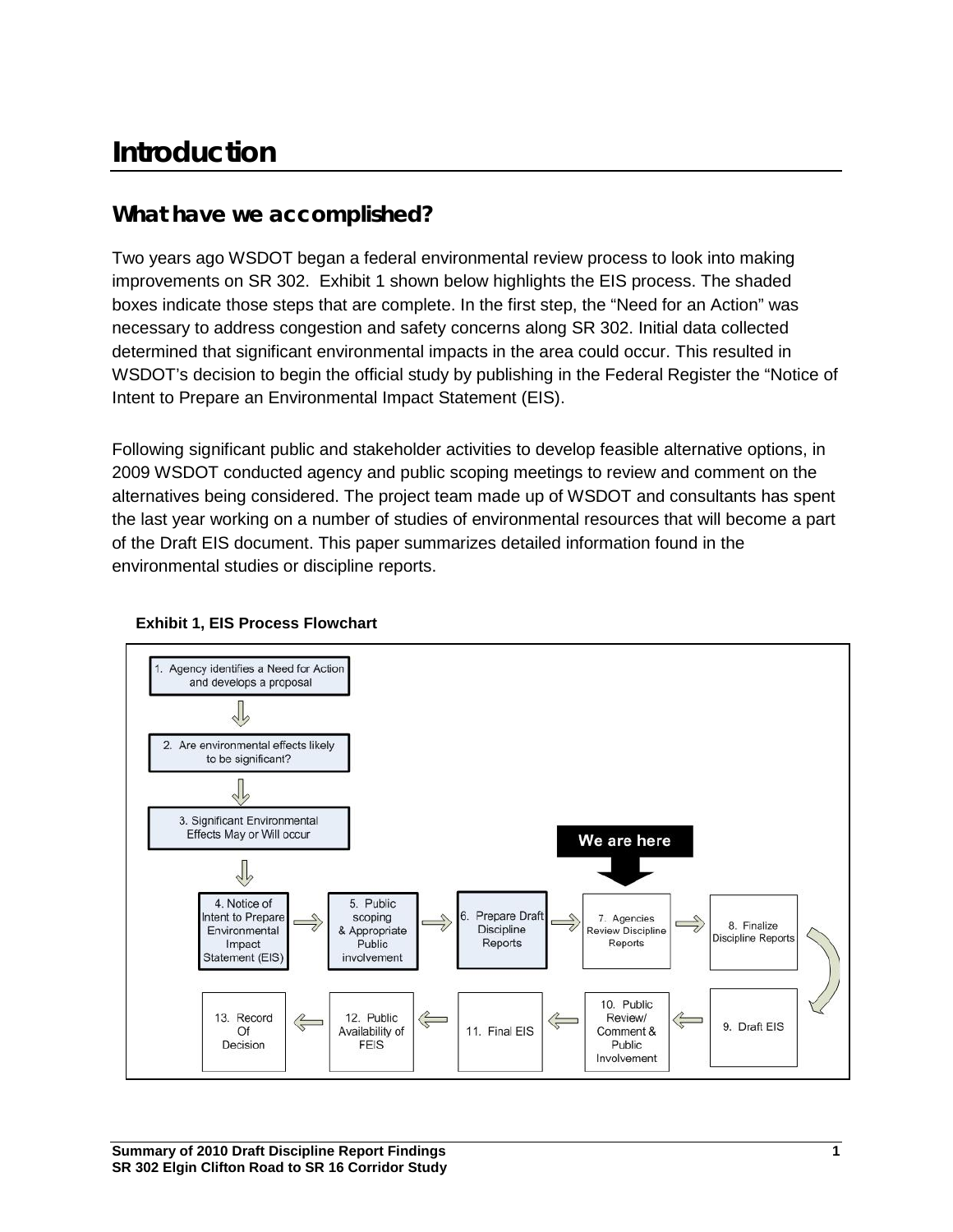# **What are the next steps?**

#### **Funded Work**

The next focus in the environmental review process is to complete additional environmental studies or discipline reports. Work is beginning on four additional studies, Air Quality, Energy, Noise and Visual Impacts, and will be complete in 2011. Some Engineering work will also be completed to refine design components at some locations.

#### **Unfunded Work**

Some additional work on the environmental study remains and is currently unfunded. A Cultural Resources investigation and field-based study is needed to determine the impacts to cultural sites and historical resources that may be affected by project alternatives. A Section 4f study, which investigates impacts to public parks and recreation areas, will also need to be completed. The last steps in the EIS process (see Exhibit 1, white boxes) are resource agencies review of the discipline reports prior to finalizing them, followed by development of the Draft EIS and gathering public comments. Once the final EIS and the decision on a preferred alternative has been reviewed and commented on, a record of decision will be issued so this work can be moved into the design and construction of a project.

# **What is the purpose of the action?**

The purposes of the State Route (SR) 302/Elgin Clifton Road to SR 16 Corridor Improvements project is (1) to provide an efficient and functional transportation route through this corridor that will improve roadway capacity, mobility, and safety; and (2) to address regional connection issues along the route.

## <span id="page-7-0"></span>**What is the need for the action?**

### **System Linkage**

SR 302 is an east–west Principal Arterial located in eastern Mason County and northwestern Pierce County. SR 302 provides a link for Key Peninsula communities between Gig Harbor, SR 16, and I-5 to the east and Mason County and SR 3 to the west. The roadway directly connects the communities of Belfair, Allyn, and Victor in Mason County with Purdy and Gig Harbor in Pierce County.

Peak-hour traffic congestion on SR 302 is the result of the traffic signal at Purdy, the interchange configuration of the ramp at SR 16 and SR 302, and other un-signalized intersections along the SR 302 corridor. The proposed improvements to SR 302 will address the congestion by expanding the SR 302 corridor from a two-lane facility to a four-lane facility between Elgin Clifton Road and SR 16. Improvements along SR 302, west of Elgin Clifton Road/Key Peninsula Highway, are not warranted at this time due to the substantial decrease in volumes west of Elgin Clifton Road.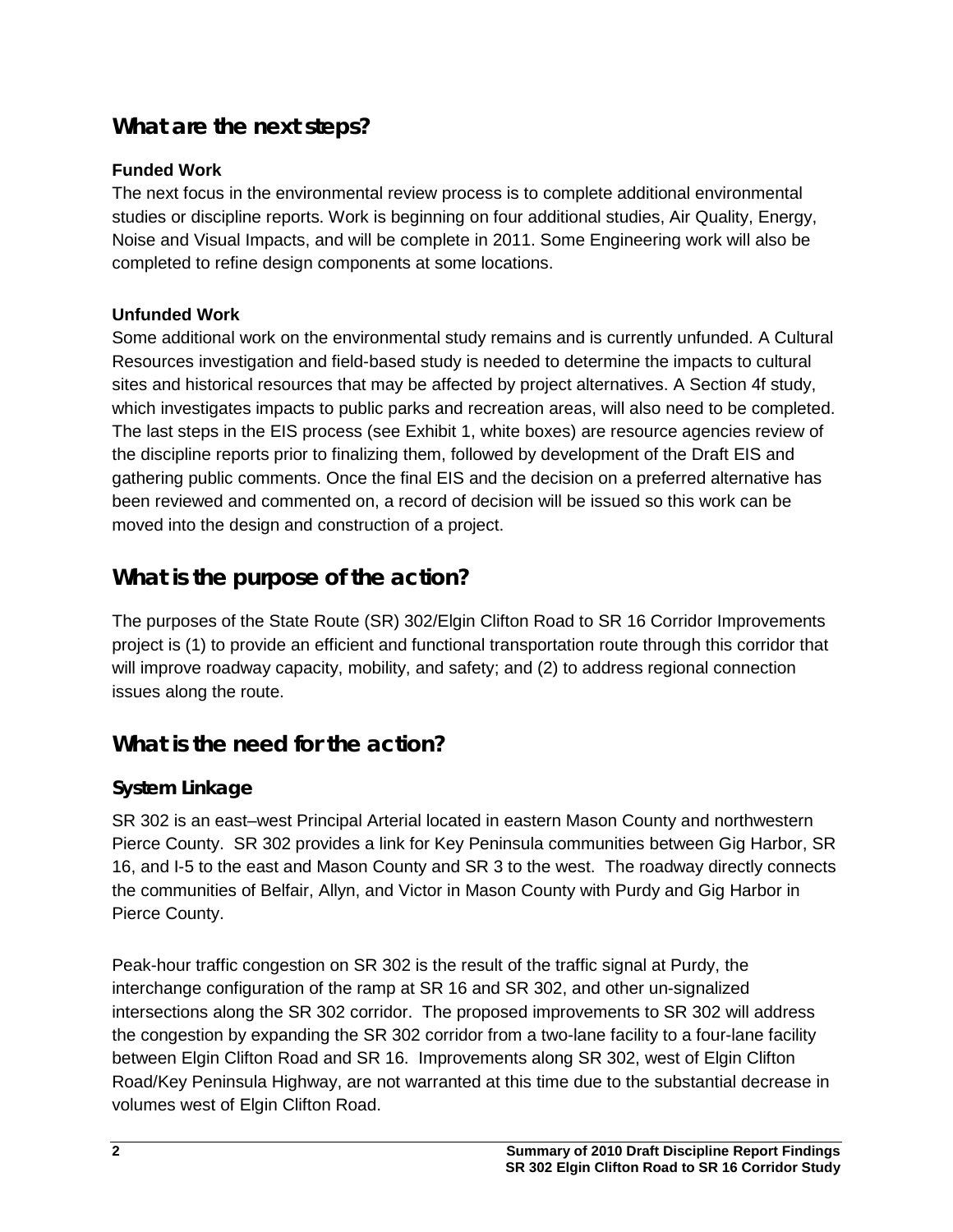#### **Transportation Demand and Capacity**

Planners and engineers use a Level of Service (LOS) measurement to identify how a transportation facility like the SR 302 corridor performs given the number of vehicles currently using the roadway and the number projected to use the roadway in the future. The measurement is expressed as LOS A through F; LOS A indicates the best performance conditions and LOS E indicates a roadway at full capacity.

In 2003, the Puget Sound Regional Council (PSRC) adopted LOS standards for non-National Highway System (NHS), regionally significant state highways. As a result of these standards, the PSRC and the Washington State Department of Transportation (WSDOT) established a requirement of LOS C (mostly free-flow with periods of minor congestion) or better for the SR 302 corridor.

### **Legislation**

In 2005, the State Legislature included the SR 302 Corridor Study in the Transportation Partnership Funding Package and directed WSDOT to study the issues and identify improvements that would address congestion and safety issues on SR 302. In 2008, based on the decrease in traffic volumes from Key Peninsula Highway to SR 3, WSDOT and the Federal Highway Administration (FHWA) identified the intersection of Key Peninsula Highway/SR 302 and the interchange at SR 16 as logical project termini.

The proposed action for improving the SR 302 corridor complies with the Legislature's mandate to plan for and implement necessary improvements to transportation facilities of statewide significance and to coordinate this planning with local governments and other stakeholders.

#### **Safety**

WSDOT reviewed collision data for a five-year period (2002 to 2006) along the SR 302 corridor. During this time, 762 collisions were reported. The team also reviewed the high accident locations (HALs) and high accident corridors (HACs) identified by the WSDOT program for the 2007–2009 biennium. The following locations were identified as HALs and HACs within the SR 302 corridor study area:

#### *High Accident Locations (HALs)*

• Intersection of SR 302 and Key Peninsula Highway

#### *High Accident Corridors (HACs)*

- Intersection of SR 302 and Key Peninsula Highway
- Key Peninsula Highway to 144th Street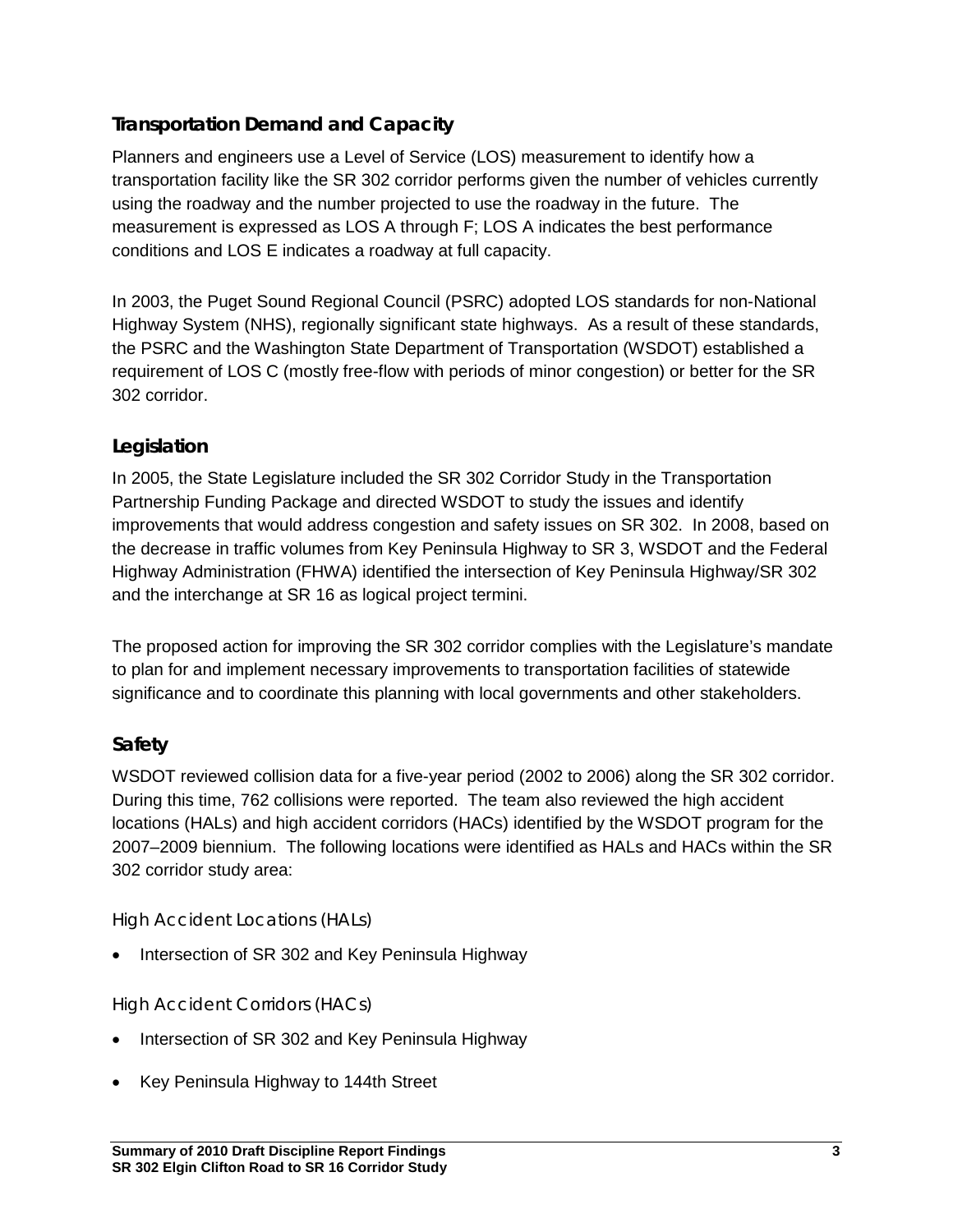- 94th Avenue to the SR 302 Spur
- SR 16 including interchange with SR 302

The proposed improvements along the SR 302 corridor will address HALs and HACs identified by WSDOT, as well as other safety concerns identified by WSDOT and through public involvement. These concerns include vehicle queuing on the freeway at the SR 16/SR 302 interchange, narrow lanes and lack of shoulders across the Purdy Bridge and throughout the corridor, sight distances, and clear zones.

# <span id="page-9-0"></span>**What are the project alternatives?**

After conducting preliminary studies, WSDOT narrowed the number of potential alternatives to four build alternatives (Alternatives 4, 6, 7, and 10) (see Exhibit 1) and a no build alternative.

For all the proposed build alternatives, it is assumed that the existing Purdy Bridge would be abandoned to vehicle traffic and a new SR 302 route would be established either over or around the Burley Lagoon. All proposed build alternatives would provide two general-purpose lanes in each direction, standard shoulders, median barrier, and turn lanes at major intersections along the new route.

In addition to these common elements, specific information on each alternative is included below.

#### **Alternative 4: North Bridge**

Alternative 4 would rebuild the existing SR 302 alignment from Elgin Clifton Road to approximately 90th Avenue NW. At approximately 90th Avenue East, the new alignment of SR 302 would extend to the east generally following the 144th Street NW corridor to Burley Lagoon. A new bridge would then be constructed over Burley Lagoon to connect with and follow the 144th Street NW corridor to a new SR 302 (144th Street NW)/SR 16 Interchange.

#### **Alternative 6: Pine Diagonal – Existing SR 302 Alignment/New Alignment/Pine Road/Improved SR 302 Spur to Modified SR 302 Spur/SR 16 Interchange**

Alternative 6 would begin at the SR 302 (Elgin Clifton Road)/Key Peninsula Highway intersection and continue east along the existing SR 302 corridor to its junction with 144th Street NW west of 104th Avenue NW and the beginning of the new SR 302 corridor. The new SR 302 corridor would continue in a northeast diagonal direction crossing 94th Avenue NW toward 82nd Avenue NW. The new alignment would turn north just west of 82nd Avenue NW and continue in a northerly direction to align with Madrona Road SW. The alignment would then curve to the east just south of the Madrona Road SW/SW Spruce Road intersection to merge with SW Pine Road approximately one-third of a mile east of the Madrona Road SW/SW Pine Road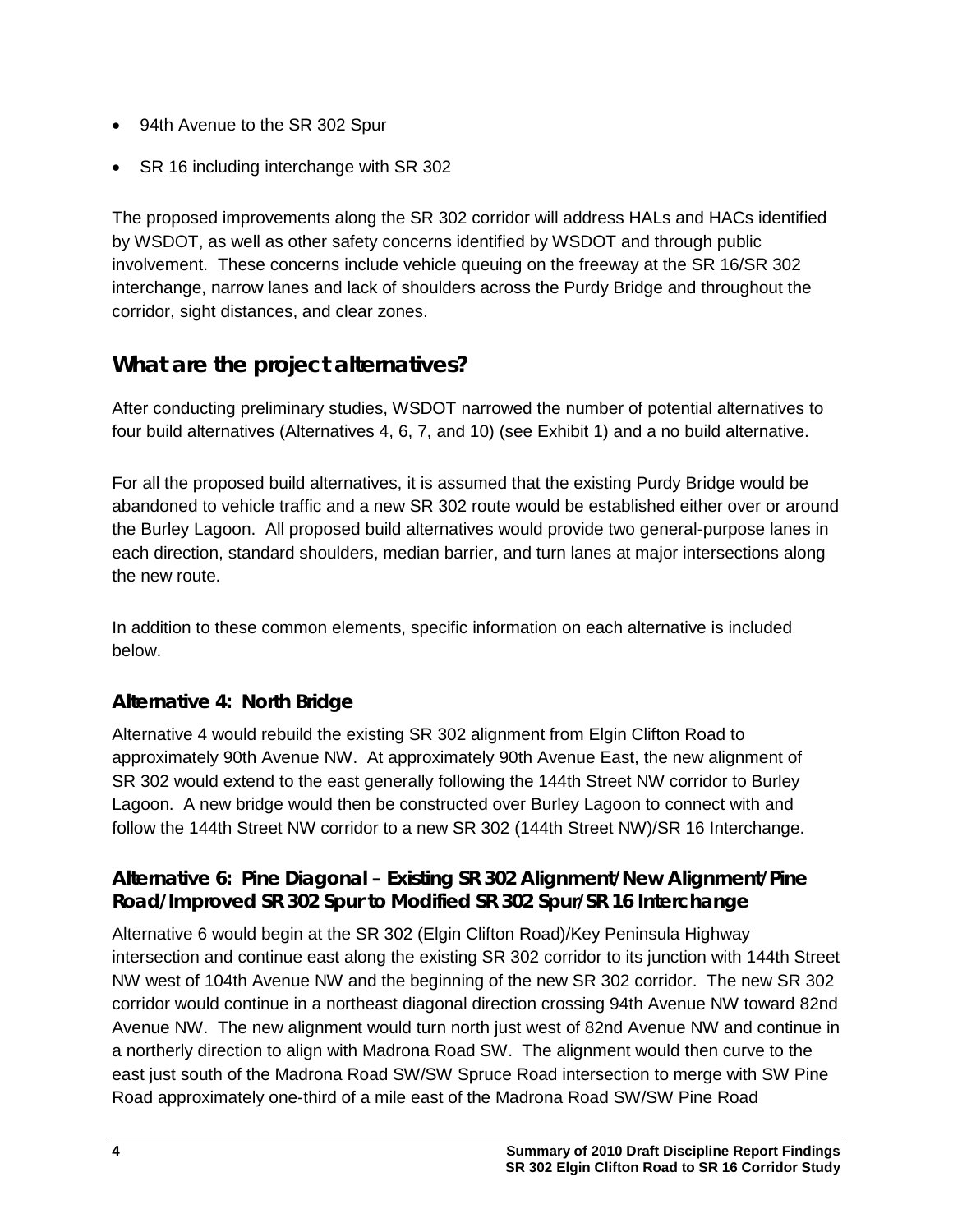intersection. The alignment would then continue east along the SW Pine Road corridor toward the SW Pine Road/Bethel-Burley Road SE intersection. The roadway would then curve to the south just west of the SW Pine Road/Bethel-Burley Road SE intersection to merge with Bethel-Burley Road SE then continue southeasterly along Bethel-Burley Road SE to SR 302 Spur and new/reconstructed SR 302/SR 16 interchange.

#### **Alternative 7: 118th Avenue to Pine Road to SR 16 Interchange**

Alternative 7 would begin at the SR 302 (Elgin Clifton Road)/Key Peninsula Highway intersection and continue east on the existing SR 302 corridor to approximately 118th Avenue NW. The new route would then curve to the north following the existing 118th Avenue NW corridor to SW Pine Road. The alignment would then continue east along SW Pine Road to the SW Pine Road/Bethel-Burley Road intersection and then curve around the north end of Burley Lagoon along the Bethel-Burley Road SE alignment to SR 302 Spur and new/reconstructed SR 302/SR 16 interchange.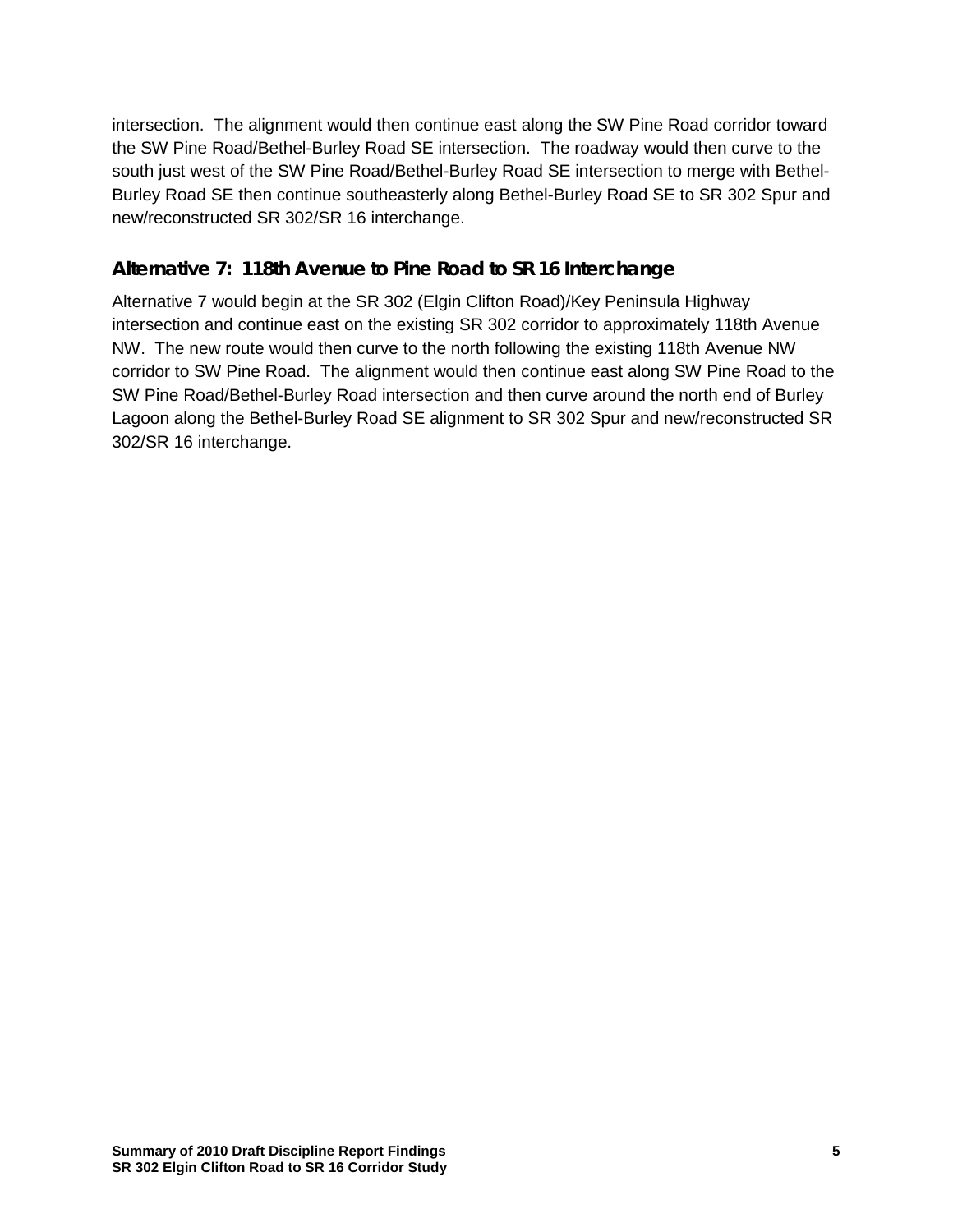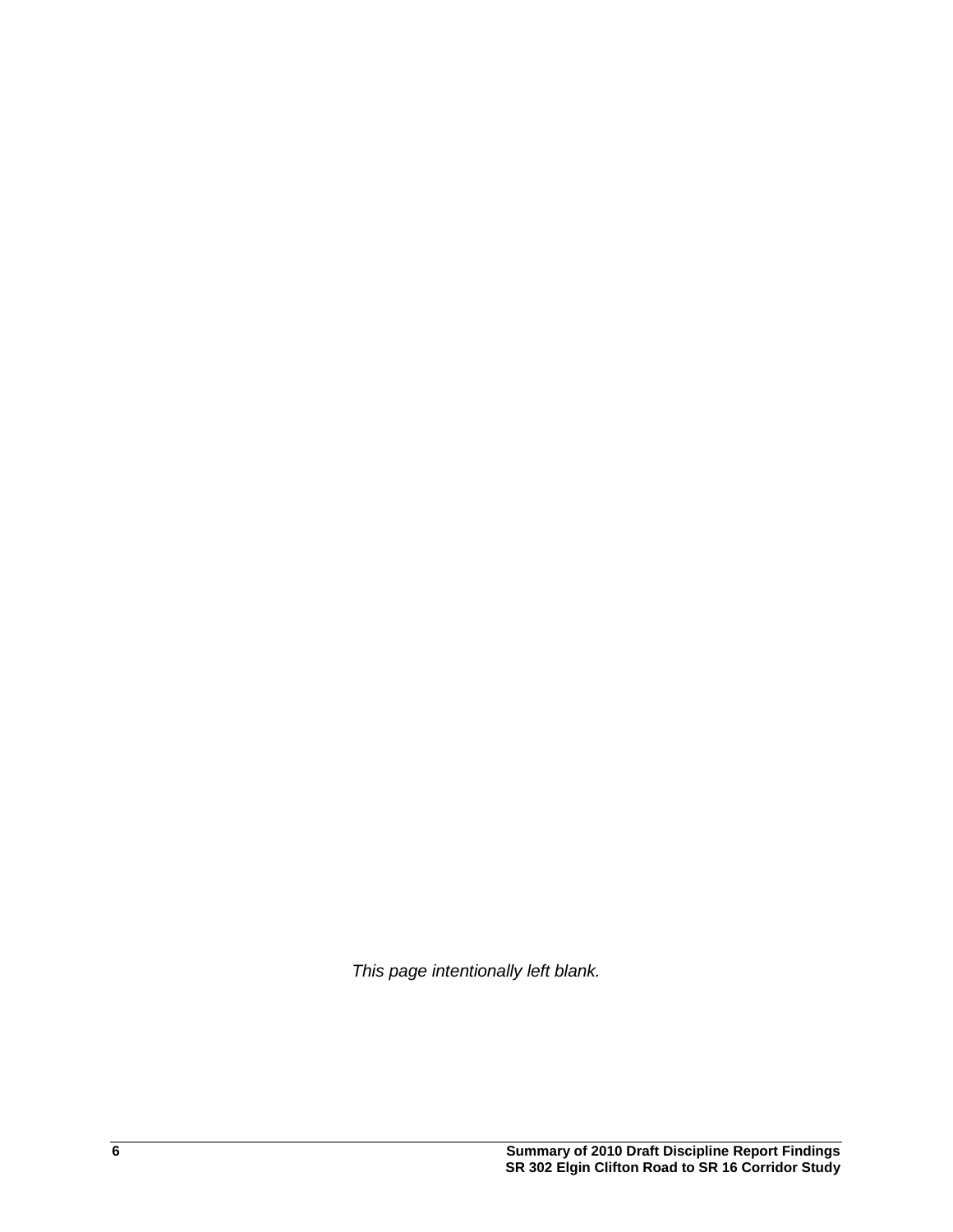#### **Alternative 10: 154th Avenue – Existing SR 302/154th Avenue/New Alignment/154th Avenue to new SR 16 Interchange**

Alternative 10 would begin at the SR 302 (Elgin Clifton Road)/Key Peninsula Highway intersection and continue east along the existing SR 302 corridor to its junction with 144th Street NW west of 104th Avenue NW and the beginning of the new SR 302 corridor. The new SR 302 corridor would continue in a northeast diagonal direction crossing 94th Avenue NW to 156th Street NW. The alignment would then follow 156th Street NW to the east and cross 82nd Avenue NW and Goodrich Drive NW to Burley Lagoon. A new bridge would be constructed across Burley Lagoon to connect with the SR 302 Spur north of the SR 302 Spur/154th Street NW intersection and new/reconstructed SR 302/SR 16 interchange.

#### **No Build Alternative**

Under the No Build Alternative, the project would not be built. Only routine maintenance, repair, and minor safety improvements would take place on SR 302 in the study area over the next 20 years. The No Build Alternative would not improve travel times on SR 302. It is anticipated that the Purdy Bridge will qualify for replacement sometime during the next 20 years. The bridge is listed in the Bridge Preservation Program's 2011-13 biennium priority array. Bridge replacement will likely be accompanied by localized improvements to the intersection at Purdy to accommodate the new location and approach.

A funded safety project is currently in design that is considering spot improvements at specific locations, including the intersection at 118th Avenue, and the Purdy Drive intersection. The final list and configuration of improvements to the existing route will be finalized in 2011.

WSDOT is evaluating the No Build Alternative to provide a reference point for comparing the effects, both positive and negative, associated with the proposed build alternatives.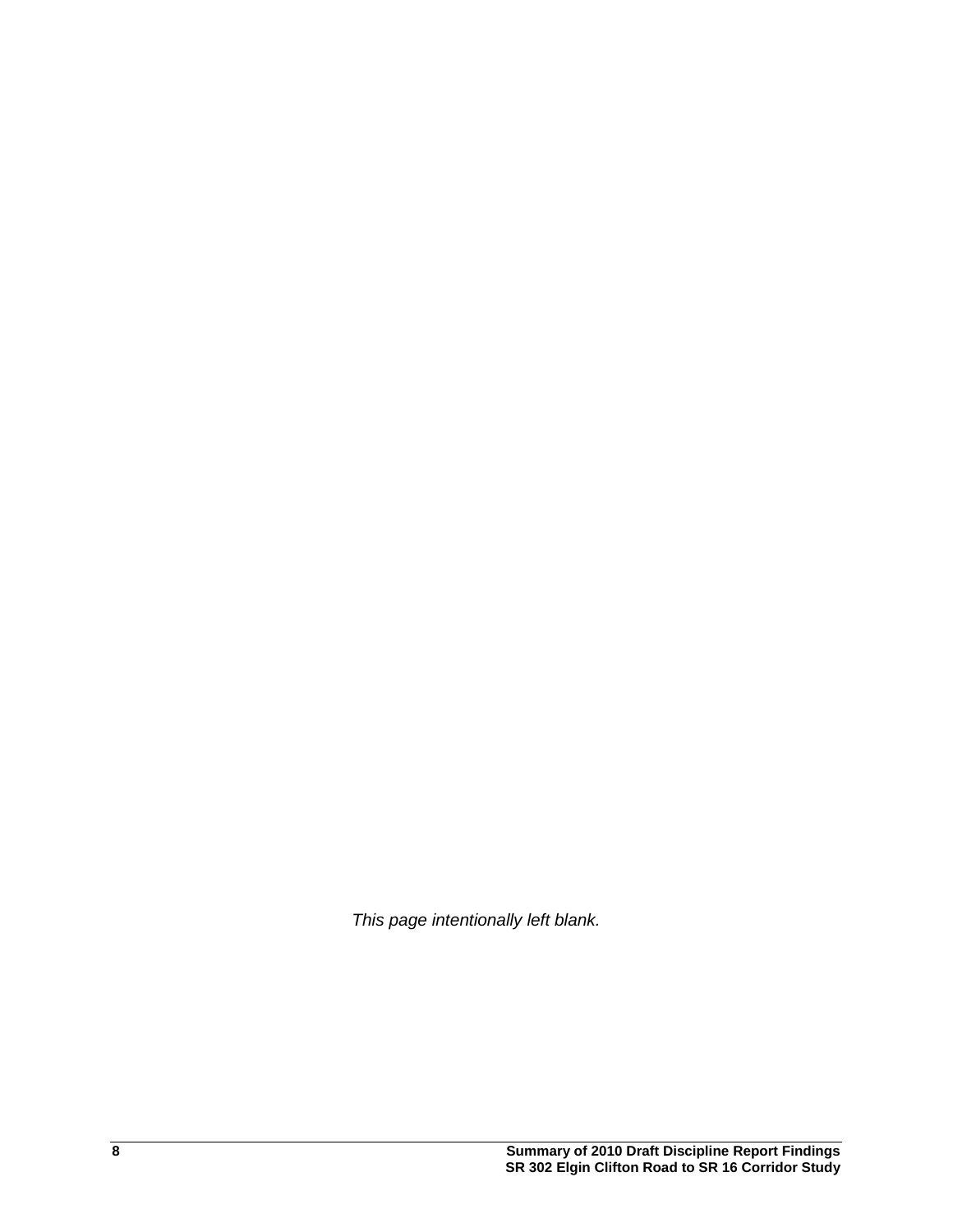# <span id="page-16-0"></span>**Methodology**

## <span id="page-16-1"></span>**What environmental resources were reviewed as part of this study?**

The environmental resources listed below were evaluated by project analysts and discipline specialists $^1$  $^1$ .

- Land Use, Farmland, and Recreation
- Social, Economic, and Environmental Justice
- Water Resources
- Wetlands
- Fish and Aquatic Resources
- Vegetation and Wildlife
- Hazardous Materials and Waste
- Geology and Soils
- **Transportation**

# <span id="page-16-2"></span>**How did the project team collect and compile information about environmental resources?**

Information was collected and analyzed using procedures published by WSDOT. The scope of work for each study discipline was developed by a consultant and WSDOT staff. Each report was further reviewed by WSDOT's subject area experts. The direct, indirect, and cumulative impacts, and the potential significance of these impacts, were all considered as part of these analyses. Once evaluations of environmental resources were completed, the detailed findings from these evaluations were documented in draft Discipline Reports (or DRs) (WSDOT 2010a– h). The project team reviewed the DRs and compiled information pertaining to the project's potential direct effects and to mitigation strategies that could be implemented. The findings for each DR are summarized in Appendix A.

<span id="page-16-3"></span> $1$  Note that a Section 4(f) resources evaluation and a cultural and historical resources evaluation were not yet completed at the time this report was prepared.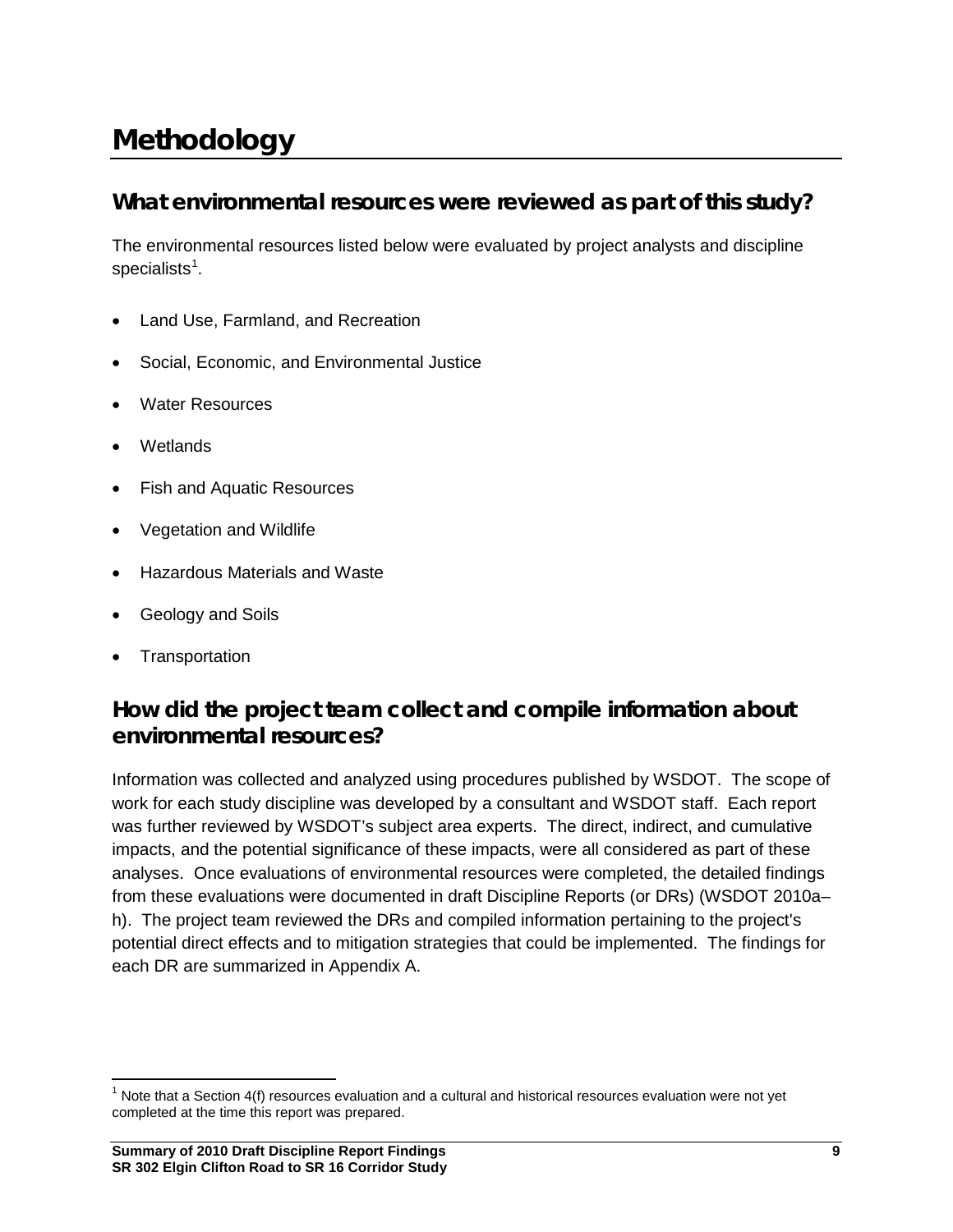## <span id="page-17-0"></span>**What specific methods were used in the studies?**

#### **Land Use/Agriculture**

The purpose of this report was to consider and describe potential impacts to land use practices related to construction of each build alternative. Local, state, federal, and field survey data were used in the analysis, in particular information about local zoning and land use planning. The agricultural setting was examined and defined in terms of prime, unique, and state important categories. The type of agricultural activities, size of farm, and production rates were also interpreted for purposes of impact assessment. Methods used included planning and mapping data analysis and field surveys.

### **Social/Environmental Justice/Economics**

The purpose of this report was to consider and describe potential impacts to communities and individuals resulting from construction of each of the build alternatives. Principles guiding the impact analysis include equitable distribution of transportation benefits, civil rights, community cohesion, individual relocations and right of way requirements, effect on public facilities and access, and adverse effects on business and employment.

#### **Water Resources**

The purpose of this report was to consider and describe potential impacts to floodplains, surface water, and groundwater quality associated with each build alternative. An evaluation of changes in stormwater runoff, and location and scale of potential stormwater facilities associated with each build alternative, was also conducted. Potential impacts to drinking water supplies were also considered.

#### **Wetlands**

The purpose of this report was to consider and describe potential impacts to wetlands associated with each build alternative. Existing wetlands data, including Pierce and Kitsap counties, U.S. Army Corps of Engineers, and National Wetlands Inventory data were compiled where available, and a field inventory of wetlands was also performed to support this analysis. Field delineations of wetlands using hand-held global positioning system (GPS) equipment were made for those locations identified within a 300-foot corridor on each build alternative. Resources associated with the Rapanos wetland designations were also delineated and documented. Existing information from county and state databases about noxious weeds affecting wetlands was also compiled. The analysis also included vegetation type and habitat interpretation associated with each identified wetland.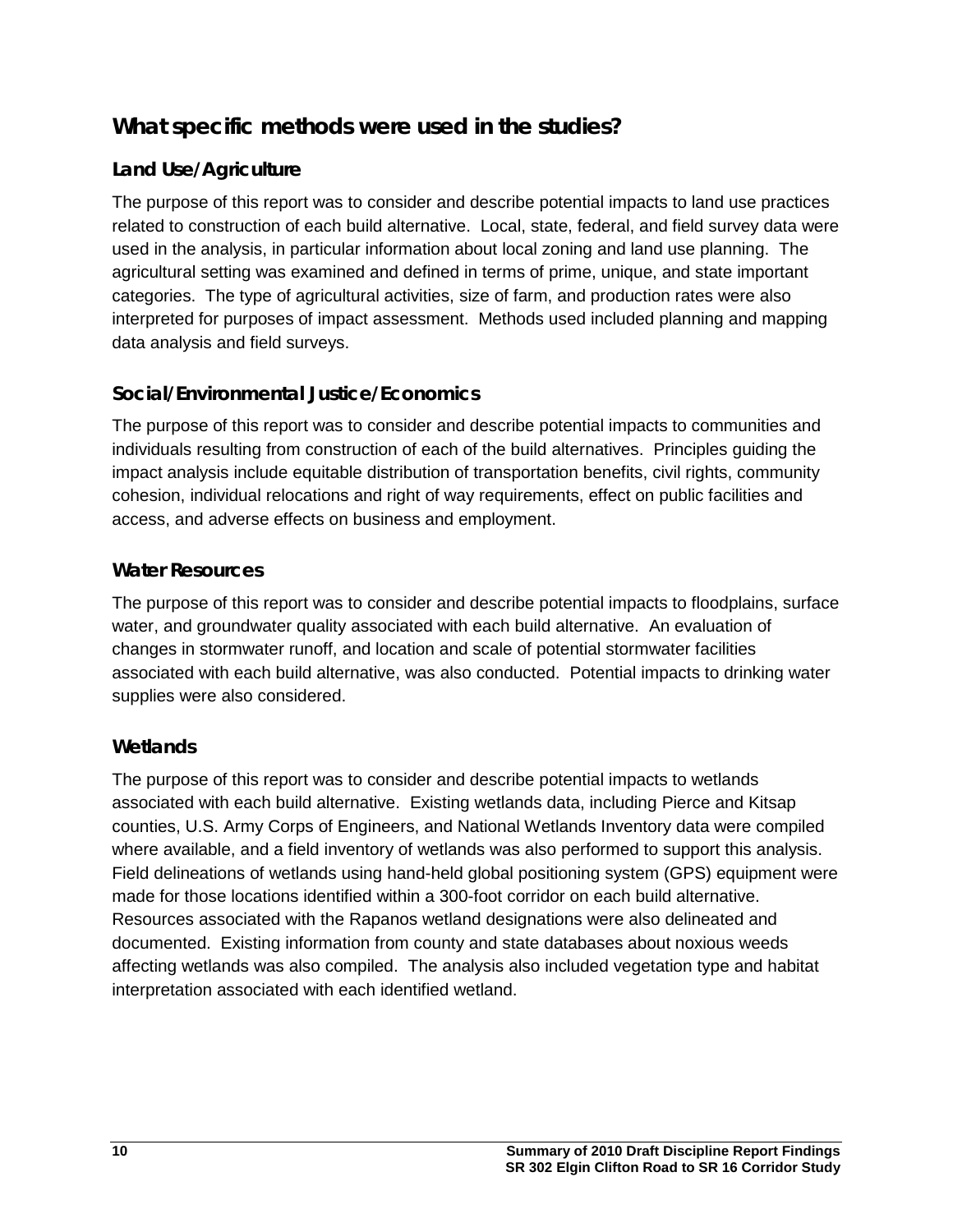#### **Fish and Aquatic Resources**

The purpose of this report was to consider and describe potential impacts to fish and aquatic resources associated with each build alternative. Existing data on fish populations and habitat from local, state, and federal sources was compiled. Data about species utilization and timing were obtained from WDFW biologists familiar with the area. A field inventory of stream habitat and ordinary high water using handheld GPS equipment was also conducted to consider potential impacts of build alternatives to threatened or endangered species.

#### **Wildlife and Vegetation**

The purpose of this report was to consider and describe potential impacts to wildlife, vegetation, habitat, and terrestrial threatened and endangered species associated with each build alternative. Existing data on was compiled from local, state, and federal sources, field surveys, and direct contact with Washington State Department of Fish and Wildlife (WDFW) biologists. Field surveys for threatened and endangered species were conducted on 600-foot-wide corridors surrounding each build alternative. The locations of habitat and vegetation types were compiled based on information from field and electronic databases.

#### **Hazardous Materials and Waste**

The purpose of this report was to consider and describe potential issues regarding the location and disposition of hazardous materials associated with the location of each build alternative. Existing regulatory and aerial photo data were compiled, followed by a field reconnaissance of potential sites. Sites within 0.5 mile of each build alternative were evaluated.

#### **Geology and Soils**

The purpose of this report was to describe and provide input on potential impacts of the geology and soils conditions that exist along the proposed alternative alignments. Potential impacts to geology and soils include the potential to increase erosion, possible effects to nearby shallow water wells, and the partial depletion of local aggregate resources. Additional potential impacts to the project alternatives includes geologic hazards of erosion, landsliding, earthquakes, frost action, settlement, and the presence of areas with localized high groundwater and low soil permeability.

#### **Transportation**

The purpose of this report was to consider and describe potential issues and impacts to transportation and related infrastructure associated with the operation of each build alternative. Analysis was based on the results of travel demand modeling and traffic counts developed for this purpose. Analysis focused on current, opening, and forecast year conditions. Analysis areas included public transit, bicycle, pedestrian, water, rail, and air transport modes. System features related to access for disabled travelers were considered.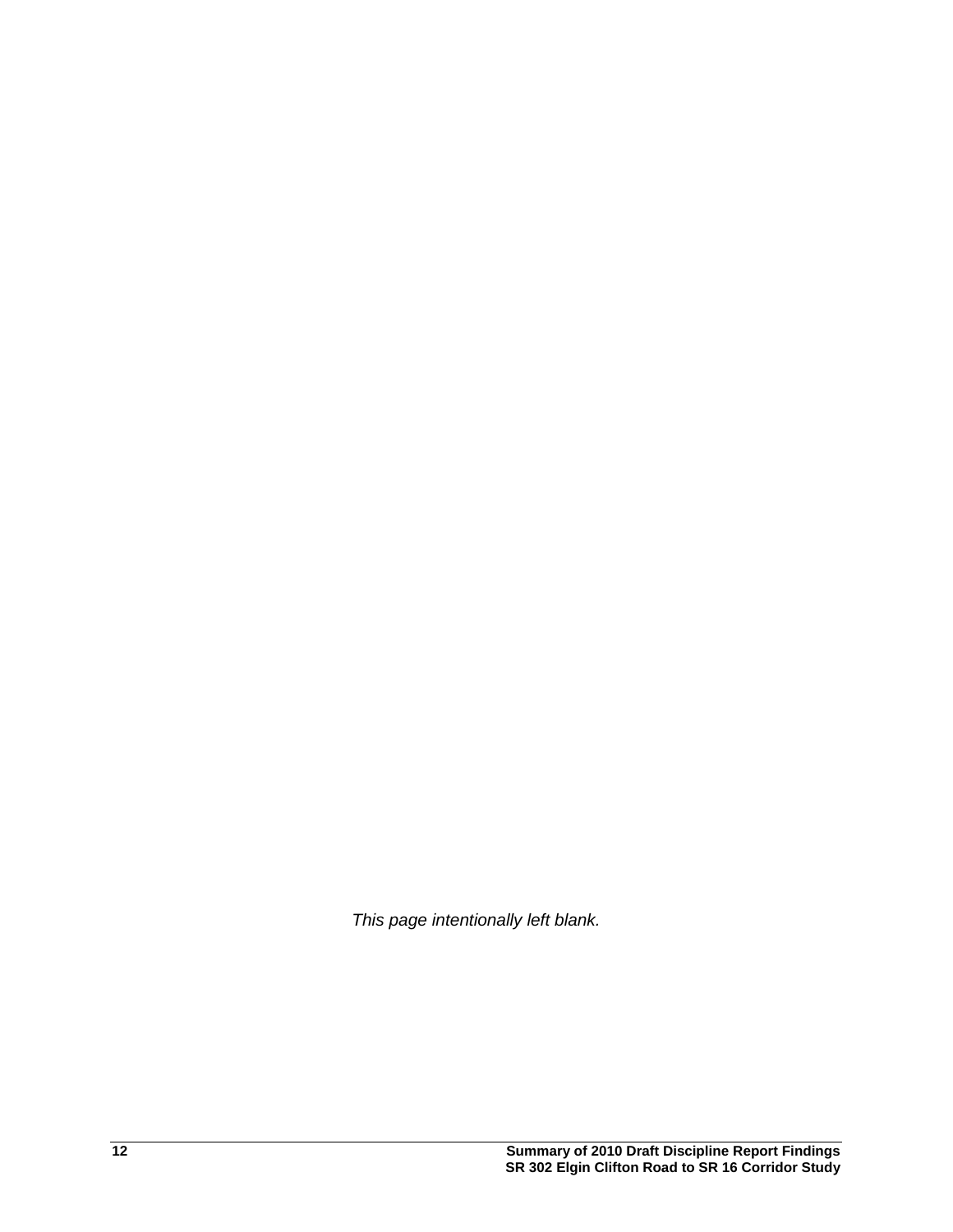- <span id="page-20-0"></span>WSDOT (Washington State Department of Transportation). 2008. *Highway Runoff Manual*. Publication No. M 31-16. [http://www.wsdot.wa.gov/Publications/Manuals/M31-16.htm.](http://www.wsdot.wa.gov/Publications/Manuals/M31-16.htm)
- WSDOT (Washington State Department of Transportation). 2010a. *Draft Hazardous Materials and Waste Discipline Report*. SR 302 Elgin Clifton Road to SR 16 Corridor Study.
- WSDOT (Washington State Department of Transportation). 2010b. *Draft Wetlands Discipline Report*. SR 302 Elgin Clifton Road to SR 16 Corridor Study.
- WSDOT (Washington State Department of Transportation). 2010c. *Draft Land Use, Farmland, and Recreation Discipline Report*. SR 302 Elgin Clifton Road to SR 16 Corridor Study.
- WSDOT (Washington State Department of Transportation). 2010d. *Draft Vegetation and Wildlife Discipline Report*. SR 302 Elgin Clifton Road to SR 16 Corridor Study.
- WSDOT (Washington State Department of Transportation). 2010e. *Draft Water Resources Discipline Report*. SR 302 Elgin Clifton Road to SR 16 Corridor Study.
- WSDOT (Washington State Department of Transportation). 2010f. *Draft Fish and Aquatic Resources Discipline Report*. SR 302 Elgin Clifton Road to SR 16 Corridor Study.
- WSDOT (Washington State Department of Transportation). 2010f. *Draft Geology and Soils Discipline Report*. SR 302 Elgin Clifton Road to SR 16 Corridor Study.
- WSDOT (Washington State Department of Transportation). 2010g. *Draft Social, Economic, and Environmental Justice Discipline Report*. SR 302 Elgin Clifton Road to SR 16 Corridor Study.
- WSDOT (Washington State Department of Transportation). 2010h. *Draft Transportation Discipline Report*. SR 302 Elgin Clifton Road to SR 16 Corridor Study.
- WSDOT (Washington State Department of Transportation). 2010i. *Environmental Procedures Manual*. Publication No. M 31-11. [http://www.wsdot.wa.gov/Publications/Manuals/M31-](http://www.wsdot.wa.gov/Publications/Manuals/M31-11.htm) [11.htm.](http://www.wsdot.wa.gov/Publications/Manuals/M31-11.htm)
- WSDOT (Washington State Department of Transportation). 2010j. *Construction Manual*. Publication No. M 41-01. [http://www.wsdot.wa.gov/Publications/Manuals/M41-01.htm.](http://www.wsdot.wa.gov/Publications/Manuals/M41-01.htm)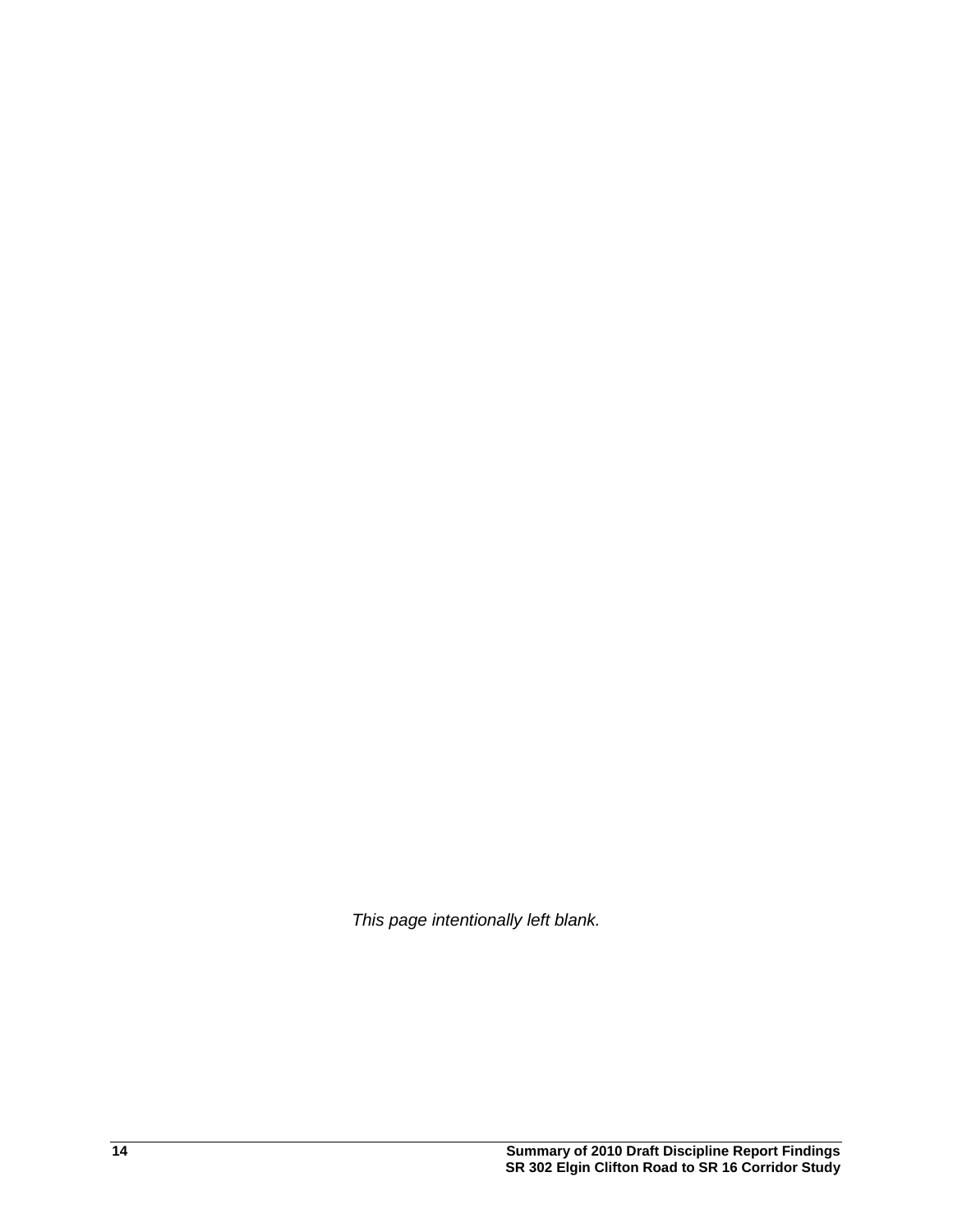# **Appendix A – Discipline Report Summaries by Resource Area**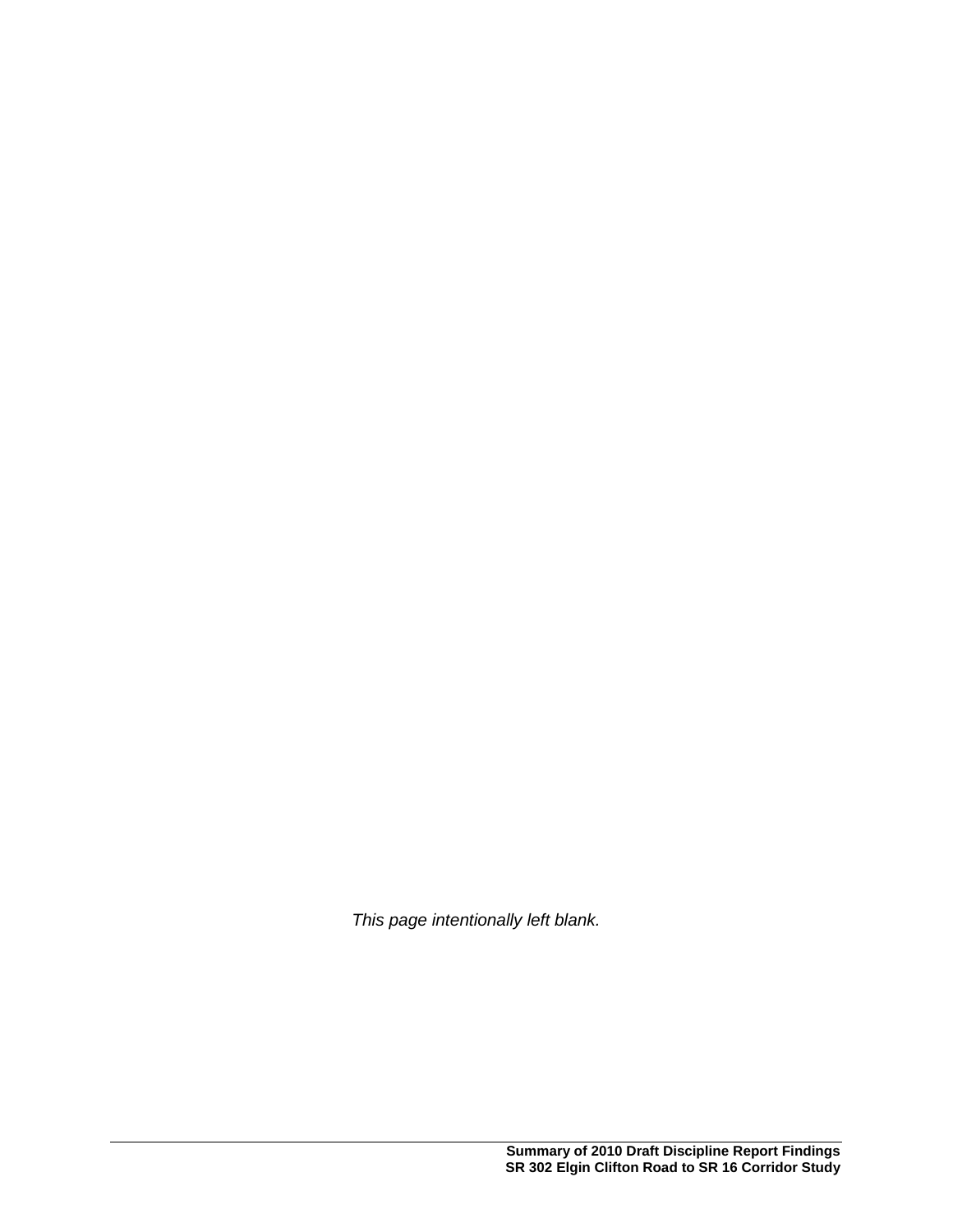# **What are the anticipated direct effects of project implementation for each proposed alternative?**

Direct effects are defined in the Federal Register as those effects that "are caused by the action and occur at the same time and place" (40 CFR § 1508.8a). This definition includes both short-term (temporary) effects and permanent effects resulting from the project. Exhibit A-1 summarizes potential direct effects for each alternative, organized by topic area.

|                   | <b>Alternatives</b>                                                                                                                                                                                                                                                                                                                                                                                                   |                                                                                                                                                                                                                                                                                                                                                                                                                                       |                                                                                                                                                                                                                                                                                                                                                                                                                              |                                                                                                                                                                                                                                                                                                                                                                                                               |                                                                                                                                                                                                                                                                                                                                                                                                                                            |
|-------------------|-----------------------------------------------------------------------------------------------------------------------------------------------------------------------------------------------------------------------------------------------------------------------------------------------------------------------------------------------------------------------------------------------------------------------|---------------------------------------------------------------------------------------------------------------------------------------------------------------------------------------------------------------------------------------------------------------------------------------------------------------------------------------------------------------------------------------------------------------------------------------|------------------------------------------------------------------------------------------------------------------------------------------------------------------------------------------------------------------------------------------------------------------------------------------------------------------------------------------------------------------------------------------------------------------------------|---------------------------------------------------------------------------------------------------------------------------------------------------------------------------------------------------------------------------------------------------------------------------------------------------------------------------------------------------------------------------------------------------------------|--------------------------------------------------------------------------------------------------------------------------------------------------------------------------------------------------------------------------------------------------------------------------------------------------------------------------------------------------------------------------------------------------------------------------------------------|
| <b>Topic Area</b> |                                                                                                                                                                                                                                                                                                                                                                                                                       | 6                                                                                                                                                                                                                                                                                                                                                                                                                                     | $\overline{7}$                                                                                                                                                                                                                                                                                                                                                                                                               | 10                                                                                                                                                                                                                                                                                                                                                                                                            | <b>No Build</b>                                                                                                                                                                                                                                                                                                                                                                                                                            |
| <b>Land Use</b>   | Estimated amount of land use type<br>that would be converted to a<br>transportation use (in acres):<br>• Agricultural: 9.5.<br>• Commercial/industrial: 17.7.<br>• Parks and/or open space: 0.2.<br>$\bullet$ Public: 2.1.<br>• Real property: none.<br>• Residential: 69.9.<br>• Resort: none.<br>· Undeveloped: none.<br>Total estimated amount of land use<br>conversion required: 99.4 acres in<br>Pierce County. | Estimated amount of land use type<br>that would be converted to a<br>transportation use (in acres):<br>• Agricultural: 15.1.<br>• Commercial/industrial: 6.8.<br>• Parks and/or open space: 1.7.<br>• Public: none.<br>• Real property: 9.3.<br>• Residential: 67.4.<br>$\bullet$ Resort: 2.2.<br>· Undeveloped: 16.9.<br>Total estimated amount of land use<br>conversion required: 72.7 acres in<br>Pierce County and 46.7 acres in | Estimated amount of land use type<br>that would be converted to a<br>transportation use (in acres):<br>• Agricultural: 11.3.<br>• Commercial/industrial: 4.6.<br>• Parks and/or open space: 2.3.<br>• Public: none.<br>• Real property: 15.7.<br>• Residential: 76.5.<br>• Resort: 4.3.<br>· Undeveloped: 10.<br>Total estimated amount of land use<br>conversion required: 46.2 acres in<br>Pierce County and 77.7 acres in | Estimated amount of land use type<br>that would be converted to a<br>transportation use (in acres):<br>• Agricultural: 15.1.<br>• Commercial/industrial: 5.7.<br>• Parks and/or open space: 1.<br>• Public: none.<br>• Real property: none.<br>· Residential: 88.4.<br>• Resort: none.<br>· Undeveloped: none.<br>Total estimated amount of land use<br>conversion required: 110.2 acres in<br>Pierce County. | There would be no direct effects to<br>land use, including conversions.<br>Future routine maintenance, repair,<br>and minor safety improvements to the<br>existing roadway would not affect land<br>use.<br>Additional roadway capacity to<br>manage projected demand would not<br>be realized. The ability of jurisdictions<br>to accommodate the planned growth<br>identified in their respective<br>comprehensive plans would decrease. |
|                   | Project implementation would result in<br>additional roadway capacity to<br>manage projected demand. The<br>ability of jurisdictions to accommodate<br>the planned growth identified in their<br>respective comprehensive plans<br>would increase.                                                                                                                                                                    | Kitsap County.<br>Project implementation would result in<br>additional roadway capacity to<br>manage projected demand. The<br>ability of jurisdictions to accommodate<br>the planned growth identified in their<br>respective comprehensive plans<br>would increase.                                                                                                                                                                  | Kitsap County.<br>Project implementation would result in<br>additional roadway capacity to<br>manage projected demand. The<br>ability of jurisdictions to accommodate<br>the planned growth identified in their<br>respective comprehensive plans<br>would increase.                                                                                                                                                         | Project implementation would result in<br>additional roadway capacity to<br>manage projected demand. The<br>ability of jurisdictions to accommodate<br>the planned growth identified in their<br>respective comprehensive plans<br>would increase.                                                                                                                                                            |                                                                                                                                                                                                                                                                                                                                                                                                                                            |
| <b>Farmland</b>   | Estimated amount of Prime Farmland<br>affected within right of way limits:<br>14 acres.<br>Estimated amount of Farmland of                                                                                                                                                                                                                                                                                            | <b>Estimated amount of Prime Farmland</b><br>affected within right of way limits:<br>33 acres.                                                                                                                                                                                                                                                                                                                                        | <b>Estimated amount of Prime Farmland</b><br>affected within right of way limits:<br>59 acres.                                                                                                                                                                                                                                                                                                                               | <b>Estimated amount of Prime Farmland</b><br>affected within right of way limits:<br>37 acres.                                                                                                                                                                                                                                                                                                                | There would be no direct effects to<br>agricultural land or soils, including<br>land designated as Prime Farmland or<br>Farmland of Statewide Significance.                                                                                                                                                                                                                                                                                |

**Exhibit A-1. Comparative Summary of Direct Effects for Each Project Alternative by Topic Area**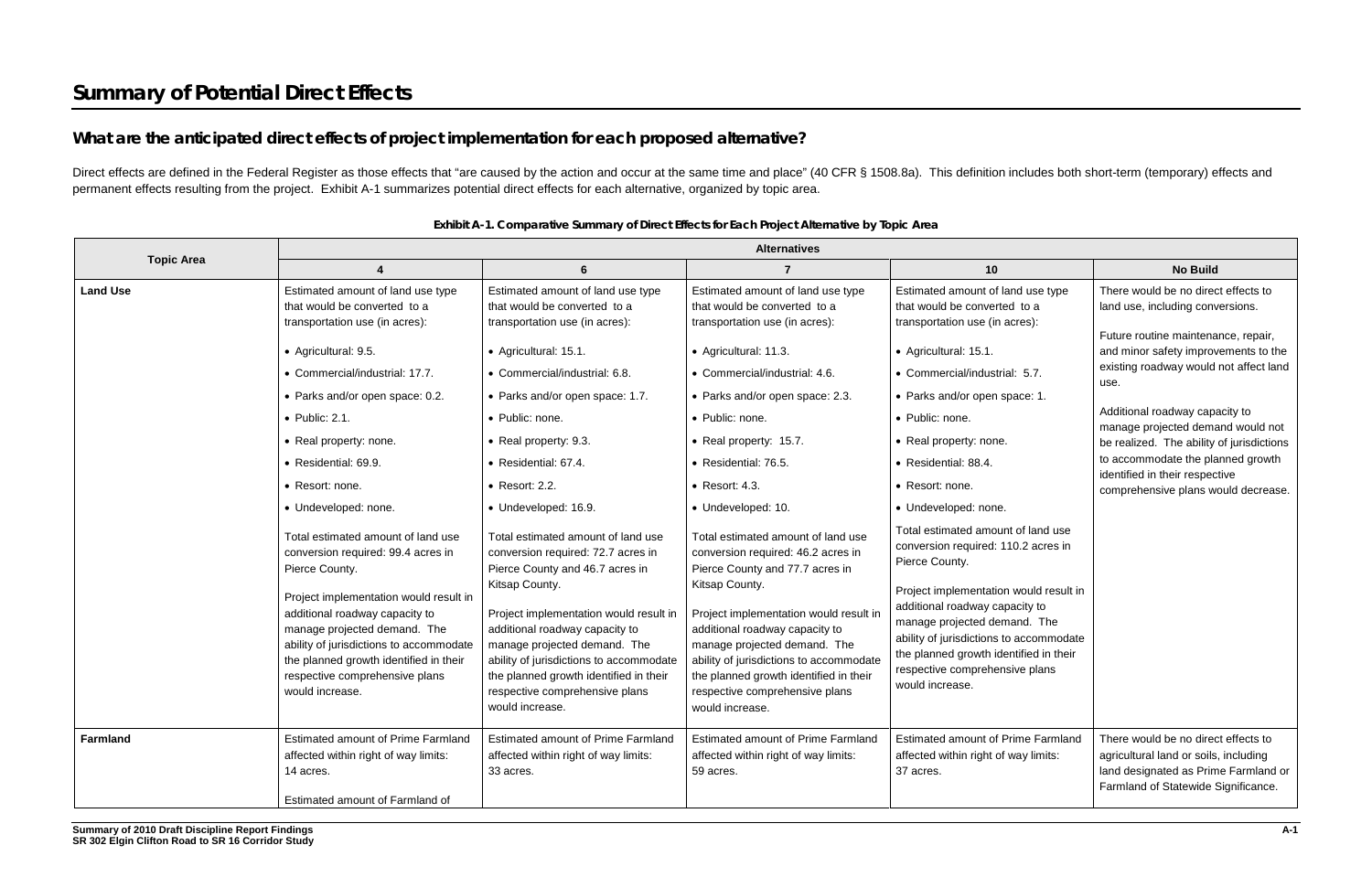| <b>Topic Area</b>                                | <b>Alternatives</b>                                                                                                                                                                                                                                                                                                                                                                                                                                                                                                                                                                                                                                                                                             |                                                                                                                                                                                                                                                                                                                                                                                                                                                                                                                                                                                                                                                                                                                                                                        |                                                                                                                                                                                                                                                                                                                                                                                                                                                                                                                                                                                   |                                                                                                                                                                                                                                                                                                                                                                                                                                                                                                                                                                                                                                                                                   |                                                                                                                                                                                                                                                                                                                                                                                                                                                                        |
|--------------------------------------------------|-----------------------------------------------------------------------------------------------------------------------------------------------------------------------------------------------------------------------------------------------------------------------------------------------------------------------------------------------------------------------------------------------------------------------------------------------------------------------------------------------------------------------------------------------------------------------------------------------------------------------------------------------------------------------------------------------------------------|------------------------------------------------------------------------------------------------------------------------------------------------------------------------------------------------------------------------------------------------------------------------------------------------------------------------------------------------------------------------------------------------------------------------------------------------------------------------------------------------------------------------------------------------------------------------------------------------------------------------------------------------------------------------------------------------------------------------------------------------------------------------|-----------------------------------------------------------------------------------------------------------------------------------------------------------------------------------------------------------------------------------------------------------------------------------------------------------------------------------------------------------------------------------------------------------------------------------------------------------------------------------------------------------------------------------------------------------------------------------|-----------------------------------------------------------------------------------------------------------------------------------------------------------------------------------------------------------------------------------------------------------------------------------------------------------------------------------------------------------------------------------------------------------------------------------------------------------------------------------------------------------------------------------------------------------------------------------------------------------------------------------------------------------------------------------|------------------------------------------------------------------------------------------------------------------------------------------------------------------------------------------------------------------------------------------------------------------------------------------------------------------------------------------------------------------------------------------------------------------------------------------------------------------------|
|                                                  |                                                                                                                                                                                                                                                                                                                                                                                                                                                                                                                                                                                                                                                                                                                 | $6\phantom{1}6$                                                                                                                                                                                                                                                                                                                                                                                                                                                                                                                                                                                                                                                                                                                                                        |                                                                                                                                                                                                                                                                                                                                                                                                                                                                                                                                                                                   | 10                                                                                                                                                                                                                                                                                                                                                                                                                                                                                                                                                                                                                                                                                | <b>No Build</b>                                                                                                                                                                                                                                                                                                                                                                                                                                                        |
| <b>Farmland (Continued)</b>                      | Statewide Significance affected within<br>right of way limits: 77 acres.                                                                                                                                                                                                                                                                                                                                                                                                                                                                                                                                                                                                                                        | Estimated amount of Farmland of<br>Statewide Significance affected within<br>right of way limits: 86 acres.                                                                                                                                                                                                                                                                                                                                                                                                                                                                                                                                                                                                                                                            | Estimated amount of Farmland of<br>Statewide Significance affected within<br>right of way limits: 58 acres.                                                                                                                                                                                                                                                                                                                                                                                                                                                                       | Estimated amount of Farmland of<br>Statewide Significance affected within<br>right of way limits: 59 acres.                                                                                                                                                                                                                                                                                                                                                                                                                                                                                                                                                                       | Future routine maintenance, repair,<br>and minor safety improvements to the<br>existing roadway would not affect this<br>resource.                                                                                                                                                                                                                                                                                                                                     |
| <b>Recreation</b>                                | Estimated acquisitions include<br>0.2 acre of public land zoned for<br>recreational use in Pierce County.<br>This small amount of land would run<br>parallel to the roadway improvements<br>in the vicinity of 360 Park along 144th<br>Street NW, which is managed by Key<br>Pen Parks. The 360 Park is<br>360 acres and its current use is<br>primarily walking trails. The<br>potentially-affected area comprises a<br>very small percentage of the total park<br>area and is located in the passive use<br>area of the park.<br>A change in the visual landscape and<br>a potential increase in noise would<br>occur because traffic along the<br>SR 302 corridor would move closer to<br>recreational uses. | Estimated acquisitions include<br>1.0 acre of public land zoned for<br>recreational use in Pierce County, and<br>0.7 acre of public land zoned for<br>parks/open space use in Kitsap<br>County. The conversions could affect<br>a small strip of land parallel to the 360<br>Park along 144th Street NW, which is<br>managed by Key Pen Parks. The 360<br>Park is 360 acres and its current use<br>is primarily walking trails. The<br>potentially-affected area comprises a<br>very small percentage of the total park<br>area and is located in the passive use<br>area of the park.<br>A change in the visual landscape and<br>a potential increase in noise would<br>occur because traffic along the<br>SR 302 corridor would move closer to<br>recreational uses. | Estimated acquisitions include<br>2.3 acres of public land zoned for<br>general open space use in Kitsap<br>County. By definition, open space<br>uses can consist of critical area or<br>resource land protection in addition to<br>outdoor active and recreational uses.<br>No public land zoned for parks or<br>formally designated parkland would be<br>acquired in Kitsap or Pierce counties.<br>A change in the visual landscape and<br>a potential increase in noise would<br>occur because traffic along the<br>SR 302 corridor would move closer to<br>recreational uses. | Estimated acquisitions include 1 acre<br>of public land zoned for recreational<br>use in Pierce County. The<br>conversions could affect a small strip<br>of land parallel to the 360 Park along<br>144th Street NW, which is managed<br>by Key Pen Parks. The 360 Park is<br>360 acres and its current use is<br>primarily walking trails. The<br>potentially-affected area comprises a<br>very small percentage of the total park<br>area and is located in the passive use<br>area of the park.<br>A change in the visual landscape and<br>a potential increase in noise would<br>occur because traffic along the<br>SR 302 corridor would move closer to<br>recreational uses. | There would be no direct effects to<br>recreation resources.<br>Future routine maintenance, repair,<br>and minor safety improvements to the<br>existing roadway would not affect<br>recreation.                                                                                                                                                                                                                                                                        |
| Social/Environmental<br><b>Justice/Economics</b> | It is anticipated that response and<br>travel times for fire, emergency<br>medical, police, and other public<br>services would improve.<br>Estimated acquisitions include<br>17.7 acres of commercial/industrial<br>land uses in Pierce County that could<br>affect businesses and/or economic<br>development.<br>Estimated direct and indirect jobs that<br>would be created: 646.                                                                                                                                                                                                                                                                                                                             | It is not anticipated that response and<br>travel times for fire, emergency<br>medical, police, and other public<br>services would improve.<br>Estimated acquisitions include<br>6.4 acres of commercial/industrial land<br>uses in Pierce and Kitsap counties<br>that could affect businesses and/or<br>economic development.<br>Estimated direct and indirect jobs that<br>would be created: 286.                                                                                                                                                                                                                                                                                                                                                                    | It is not anticipated that response and<br>travel times for fire, emergency<br>medical, police, and other public<br>services would improve.<br>Estimated acquisitions include<br>4.6 acres of commercial/industrial land<br>uses in Pierce and Kitsap counties<br>that could affect businesses and/or<br>economic development.<br>Estimated direct and indirect jobs that<br>would be created: 340.                                                                                                                                                                               | It is anticipated that response and<br>travel times for fire, emergency<br>medical, police, and other public<br>services would improve.<br>Estimated acquisitions include<br>5.7 acres of commercial/industrial land<br>uses in Pierce County that could affect<br>businesses and/or economic<br>development.<br>Estimated direct and indirect jobs that<br>would be created: 571.                                                                                                                                                                                                                                                                                                | There would be no direct effects to<br>environmental justice or social and<br>economic resources.<br>It is anticipated that as population and<br>thus congestion increased, response<br>and travel times for fire, emergency<br>medical, police, and other public<br>services would increase.<br>Jobs would not be created as a result<br>of the project.<br>Traffic congestion, noise, and access<br>for businesses and residents would<br>not be affected by project |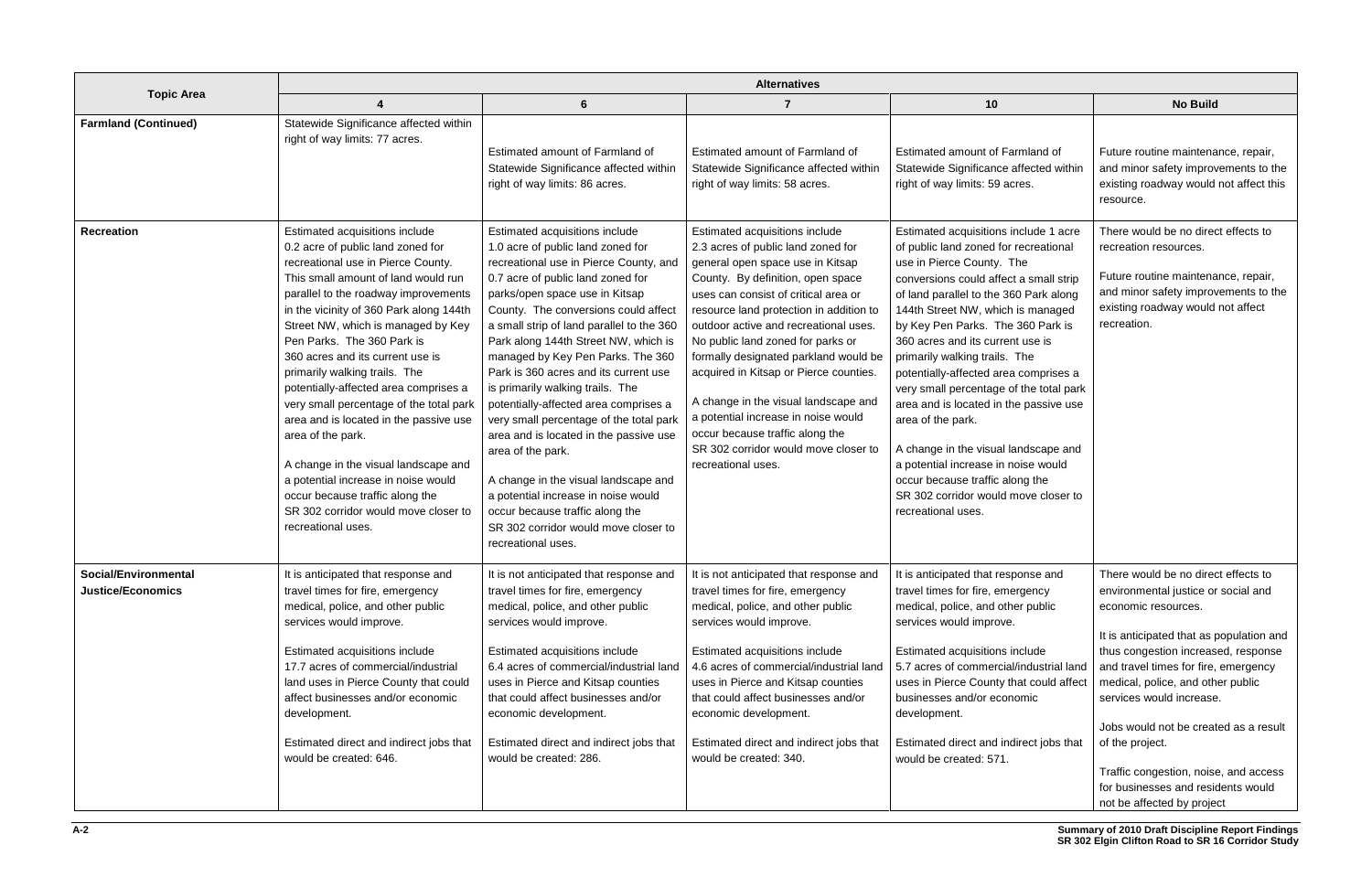|                                                                     | <b>Alternatives</b>                                                                                                                                                                                                                                                                                                                                                                                                                                                    |                                                                                                                                                                                                                                                                                                                                                                                                                                   |                                                                                                                                                                                                                                                                                                                                                                                                                                        |                                                                                                                                                                                                                                                                                                                                                                                                                                                                                             |                                                                                                                                                                                                                                                                                                                                                                                                                                                                                                                                                 |
|---------------------------------------------------------------------|------------------------------------------------------------------------------------------------------------------------------------------------------------------------------------------------------------------------------------------------------------------------------------------------------------------------------------------------------------------------------------------------------------------------------------------------------------------------|-----------------------------------------------------------------------------------------------------------------------------------------------------------------------------------------------------------------------------------------------------------------------------------------------------------------------------------------------------------------------------------------------------------------------------------|----------------------------------------------------------------------------------------------------------------------------------------------------------------------------------------------------------------------------------------------------------------------------------------------------------------------------------------------------------------------------------------------------------------------------------------|---------------------------------------------------------------------------------------------------------------------------------------------------------------------------------------------------------------------------------------------------------------------------------------------------------------------------------------------------------------------------------------------------------------------------------------------------------------------------------------------|-------------------------------------------------------------------------------------------------------------------------------------------------------------------------------------------------------------------------------------------------------------------------------------------------------------------------------------------------------------------------------------------------------------------------------------------------------------------------------------------------------------------------------------------------|
| <b>Topic Area</b>                                                   |                                                                                                                                                                                                                                                                                                                                                                                                                                                                        | 6                                                                                                                                                                                                                                                                                                                                                                                                                                 |                                                                                                                                                                                                                                                                                                                                                                                                                                        | 10                                                                                                                                                                                                                                                                                                                                                                                                                                                                                          | <b>No Build</b>                                                                                                                                                                                                                                                                                                                                                                                                                                                                                                                                 |
| <b>Social/Environmental</b><br><b>Justice/Economics (Continued)</b> | Project construction would temporarily<br>increase congestion and noise and<br>would affect access for businesses<br>and residents.<br>Low-income and minority populations<br>would not experience<br>disproportionately high and adverse<br>effects as a result of construction or<br>project operation.                                                                                                                                                              | Project construction would temporarily<br>increase congestion and noise and<br>would affect access for businesses<br>and residents.<br>Low-income and minority populations<br>would not experience<br>disproportionately high and adverse<br>effects as a result of construction or<br>project operation.                                                                                                                         | Project construction would temporarily<br>increase congestion and noise and<br>would affect access for businesses<br>and residents.<br>Low-income and minority populations<br>would not experience<br>disproportionately high and adverse<br>effects as a result of construction or<br>project operation.                                                                                                                              | Project construction would temporarily<br>increase congestion and noise and<br>would affect access for businesses<br>and residents.<br>Low-income and minority populations<br>would not experience<br>disproportionately high and adverse<br>effects as a result of construction or<br>project operation.                                                                                                                                                                                   | construction, but temporary effects<br>could occur as a result of future<br>routine maintenance, repair, and<br>minor safety improvements to the<br>existing roadway.<br>Low-income and minority populations<br>would not experience<br>disproportionately high and adverse<br>effects as a result of the project.                                                                                                                                                                                                                              |
| Water                                                               | In-water work associated with 5 major<br>water body crossings would occur.<br>Construction of a new bridge across<br>Burley Lagoon would be required. As<br>a result, work within floodplains could<br>occur.<br>As a result of constructing new<br>impervious surfaces, runoff volumes<br>and contaminant concentrations would<br>increase.<br>A net decrease would occur for total<br>suspended solids, total copper, and<br>total zinc loading in receiving waters. | In-water work associated with 10<br>major water body crossings would<br>occur.<br>No bridge construction or work within<br>floodplains would occur.<br>As a result of constructing new<br>impervious surfaces, runoff volumes<br>and contaminant concentrations would<br>increase.<br>A net decrease would occur for total<br>suspended solids and total copper in<br>receiving waters, but total zinc loading<br>would increase. | In-water work associated with 12<br>major water body crossings would<br>occur.<br>No bridge construction or work within<br>floodplains would occur.<br>As a result of constructing new<br>impervious surfaces, runoff volumes<br>and contaminant concentrations would<br>increase.<br>A net decrease would occur for total<br>suspended solids and total copper in<br>receiving waters, but total zinc loading<br>would increase.      | In-water work associated with 8 major<br>water body crossings would occur.<br>Construction of a new bridge across<br>Burley Lagoon would be required. As<br>a result, work within floodplains could<br>occur.<br>As a result of constructing new<br>impervious surfaces, runoff volumes<br>and contaminant concentrations would<br>increase.<br>A net decrease would occur for total<br>suspended solids and total copper in<br>receiving waters, but total zinc loading<br>would increase. | There would be no direct effects to<br>water resources; however, some<br>temporary effects linked to future<br>routine maintenance, repair, and<br>minor safety improvements to the<br>existing roadway could occur (e.g.,<br>contaminants such as petroleum<br>products from maintenance equipment<br>could be discharged into water<br>bodies).<br>Contaminant concentrations for the<br>currently untreated road surface would<br>increase with increased traffic levels,<br>resulting in a potential for decreased<br>water quality.        |
| Wetlands                                                            | Estimated permanent effects to<br>wetlands (by category in acres):<br>Category I = none; Category II = 1.63;<br>Category III = 1.35; Category IV =<br>0.23.<br>Total estimated permanent effects to<br>wetlands (all categories): 3.21 acres.<br>Estimated permanent effects to<br>wetland buffers (by category in acres):<br>Category I = none; Category II = $2.92$ ;<br>Category III = 2.79; Category IV =<br>0.94.                                                 | Estimated permanent effects to<br>wetlands (by category in acres):<br>Category I = 9.75; Category II = $2.59$ ;<br>Category III = 2.16; Category IV =<br>4.09.<br>Total estimated permanent effects to<br>wetlands (all categories): 18.59 acres.<br>Estimated permanent effects to<br>wetland buffers (by category in acres):<br>Category I = 11.24; Category II = $3.46$ ;<br>Category III = 2.43; Category IV =<br>2.79.       | Estimated permanent effects to<br>wetlands (by category in acres):<br>Category I = $0.56$ ; Category II = $6.75$ ;<br>Category III = $5.20$ ; Category IV =<br>3.05.<br>Total estimated permanent effects to<br>wetlands (all categories): 15.55 acres.<br>Estimated permanent effects to<br>wetland buffers (by category in acres):<br>Category $I = 0.41$ ; Category $II = 9.82$ ;<br>Category III = $9.47$ ; Category IV =<br>2.04. | Estimated permanent effects to<br>wetlands (by category in acres):<br>Category $I = 7.52$ ; Category $II = 1.59$ ;<br>Category III = $2.41$ ; Category IV =<br>0.48.<br>Total estimated permanent effects to<br>wetlands (all categories): 12 acres.<br>Estimated permanent effects to<br>wetland buffers (by category in acres):<br>Category I = 10.87; Category II = $2.91$ ;<br>Category III = 5.82; Category IV =<br>0.88.                                                              | No direct effects to wetlands;<br>however, temporary effects linked to<br>future routine maintenance, repair,<br>and minor safety improvements could<br>occur (e.g., contaminants such as<br>petroleum products from maintenance<br>equipment could be discharged into<br>wetland source waters).<br>Sediment and pollutant loading rates<br>for the currently untreated road<br>surface would increase with increased<br>traffic levels, resulting in a potential for<br>decreased water quality for water<br>bodies associated with wetlands. |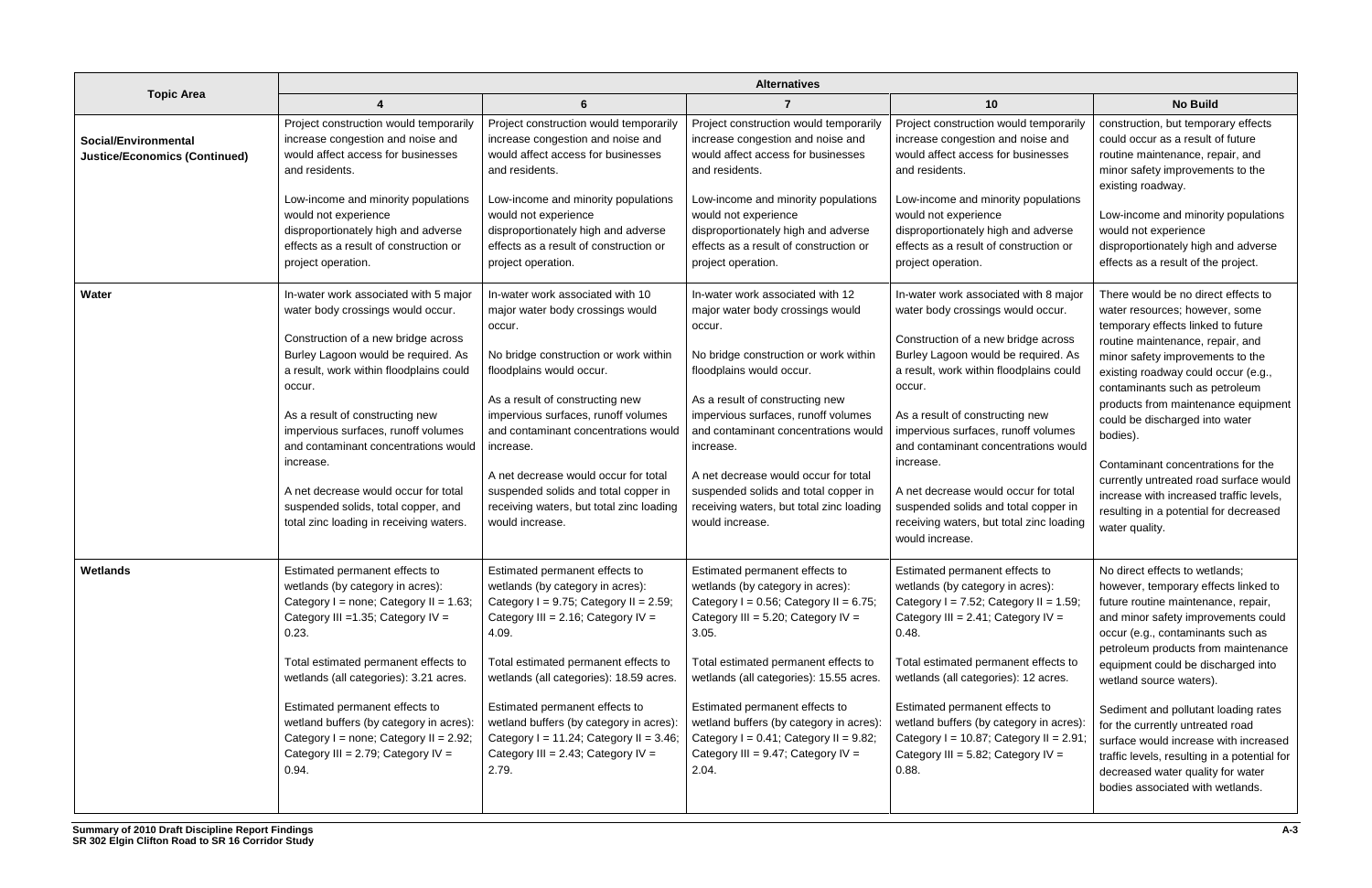|                             | <b>Alternatives</b>                                                                                                                                                                                                                                                                                                                                                                                                                                                                                                                                                                                                                                                                                                                                                                                                                                                                                                                                                                                                                                                                                                                                                                                              |                                                                                                                                                                                                                                                                                                                                                                                                                                                                                                                                                                                                                                                                                                                                                                                                                                                                                                                  |                                                                                                                                                                                                                                                                                                                                                                                                                                                                                                                                                                                                                                                                                                                                                                                                                                                                |                                                                                                                                                                                                                                                                                                                                                                                                                                                                                                                                                                                                                                                                                                                                                                                                                                                                                                                                                                                                                                                                                                                                                                                                                   |                                                                                                                                                                                                                                                                                                                                                                                                                                                                                                                                                                                                                                                             |
|-----------------------------|------------------------------------------------------------------------------------------------------------------------------------------------------------------------------------------------------------------------------------------------------------------------------------------------------------------------------------------------------------------------------------------------------------------------------------------------------------------------------------------------------------------------------------------------------------------------------------------------------------------------------------------------------------------------------------------------------------------------------------------------------------------------------------------------------------------------------------------------------------------------------------------------------------------------------------------------------------------------------------------------------------------------------------------------------------------------------------------------------------------------------------------------------------------------------------------------------------------|------------------------------------------------------------------------------------------------------------------------------------------------------------------------------------------------------------------------------------------------------------------------------------------------------------------------------------------------------------------------------------------------------------------------------------------------------------------------------------------------------------------------------------------------------------------------------------------------------------------------------------------------------------------------------------------------------------------------------------------------------------------------------------------------------------------------------------------------------------------------------------------------------------------|----------------------------------------------------------------------------------------------------------------------------------------------------------------------------------------------------------------------------------------------------------------------------------------------------------------------------------------------------------------------------------------------------------------------------------------------------------------------------------------------------------------------------------------------------------------------------------------------------------------------------------------------------------------------------------------------------------------------------------------------------------------------------------------------------------------------------------------------------------------|-------------------------------------------------------------------------------------------------------------------------------------------------------------------------------------------------------------------------------------------------------------------------------------------------------------------------------------------------------------------------------------------------------------------------------------------------------------------------------------------------------------------------------------------------------------------------------------------------------------------------------------------------------------------------------------------------------------------------------------------------------------------------------------------------------------------------------------------------------------------------------------------------------------------------------------------------------------------------------------------------------------------------------------------------------------------------------------------------------------------------------------------------------------------------------------------------------------------|-------------------------------------------------------------------------------------------------------------------------------------------------------------------------------------------------------------------------------------------------------------------------------------------------------------------------------------------------------------------------------------------------------------------------------------------------------------------------------------------------------------------------------------------------------------------------------------------------------------------------------------------------------------|
| <b>Topic Area</b>           | 4                                                                                                                                                                                                                                                                                                                                                                                                                                                                                                                                                                                                                                                                                                                                                                                                                                                                                                                                                                                                                                                                                                                                                                                                                | 6                                                                                                                                                                                                                                                                                                                                                                                                                                                                                                                                                                                                                                                                                                                                                                                                                                                                                                                | 7                                                                                                                                                                                                                                                                                                                                                                                                                                                                                                                                                                                                                                                                                                                                                                                                                                                              | 10                                                                                                                                                                                                                                                                                                                                                                                                                                                                                                                                                                                                                                                                                                                                                                                                                                                                                                                                                                                                                                                                                                                                                                                                                | <b>No Build</b>                                                                                                                                                                                                                                                                                                                                                                                                                                                                                                                                                                                                                                             |
| <b>Wetlands (Continued)</b> |                                                                                                                                                                                                                                                                                                                                                                                                                                                                                                                                                                                                                                                                                                                                                                                                                                                                                                                                                                                                                                                                                                                                                                                                                  |                                                                                                                                                                                                                                                                                                                                                                                                                                                                                                                                                                                                                                                                                                                                                                                                                                                                                                                  |                                                                                                                                                                                                                                                                                                                                                                                                                                                                                                                                                                                                                                                                                                                                                                                                                                                                |                                                                                                                                                                                                                                                                                                                                                                                                                                                                                                                                                                                                                                                                                                                                                                                                                                                                                                                                                                                                                                                                                                                                                                                                                   |                                                                                                                                                                                                                                                                                                                                                                                                                                                                                                                                                                                                                                                             |
|                             | Total estimated permanent effects to<br>wetland buffers (all categories):<br>6.65 acres.                                                                                                                                                                                                                                                                                                                                                                                                                                                                                                                                                                                                                                                                                                                                                                                                                                                                                                                                                                                                                                                                                                                         | Total estimated permanent effects to<br>wetland buffers (all categories):<br>19.92 acres.                                                                                                                                                                                                                                                                                                                                                                                                                                                                                                                                                                                                                                                                                                                                                                                                                        | Total estimated permanent effects to<br>wetland buffers (all categories):<br>21.74 acres.                                                                                                                                                                                                                                                                                                                                                                                                                                                                                                                                                                                                                                                                                                                                                                      | Total estimated permanent effects to<br>wetland buffers (all categories):<br>20.49 acres.                                                                                                                                                                                                                                                                                                                                                                                                                                                                                                                                                                                                                                                                                                                                                                                                                                                                                                                                                                                                                                                                                                                         |                                                                                                                                                                                                                                                                                                                                                                                                                                                                                                                                                                                                                                                             |
| <b>Fish and Aquatic</b>     | Stream habitat could be affected at<br>Purdy Creek, Minter Creek, and Little<br>Minter Creek due to the construction<br>of water body crossings. This could<br>affect two Endangered Species Act<br>(ESA) threatened fish species (Puget<br>Sound evolutionarily significant units<br>of Chinook salmon and steelhead<br>trout) and two federal species of<br>concern (Coho salmon and coastal<br>cutthroat trout).<br>Construction of the bridge across<br>Burley Lagoon would affect the<br>marine/estuarine environment that<br>supports shellfish aquaculture and<br>that contains nearshore critical habitat<br>for Chinook salmon and essential fish<br>habitat for Pacific salmon, ground fish,<br>and, potentially, coastal pelagic<br>species.<br>Temporary construction effects could<br>include increased sedimentation and<br>turbidity, migratory delays, fish<br>salvage effects, loss of riparian<br>vegetation, acoustic effects, and<br>hazardous materials releases.<br>Permanent operation effects could<br>include loss of upland, wetland, and<br>riparian habitat; modifications to<br>stream morphology; improvements in<br>fish passage conditions; and<br>increased over-water shading. | Stream habitat could be affected at<br>Minter Creek, Little Minter Creek,<br>Burley Creek, Little Bear Creek, and<br>an unnamed tributary to Burley Creek<br>due to the construction of water body<br>crossings. This could affect two ESA<br>threatened fish species (Puget Sound<br>evolutionarily significant units of<br>Chinook salmon and steelhead trout)<br>and two federal species of concern<br>(Coho salmon and coastal cutthroat<br>trout).<br>Temporary construction effects could<br>include increased sedimentation and<br>turbidity, migratory delays, fish<br>salvage effects, loss of riparian<br>vegetation, acoustic effects, and<br>hazardous materials releases.<br>Permanent operation effects could<br>include loss of upland, wetland, and<br>riparian habitat; modifications to<br>stream morphology; improvements in<br>fish passage conditions; and<br>increased over-water shading. | Stream habitat could be affected at<br>Minter Creek, Burley Creek, Little<br>Bear Creek, and Huge Creek due to<br>the construction of water body<br>crossings. This could affect two ESA<br>threatened fish species (Puget Sound<br>evolutionarily significant units of<br>Chinook salmon and steelhead trout)<br>and two federal species of concern<br>(Coho salmon and coastal cutthroat<br>trout).<br>Temporary construction effects could<br>include increased sedimentation and<br>turbidity, migratory delays, fish<br>salvage effects, loss of riparian<br>vegetation, acoustic effects, and<br>hazardous materials releases.<br>Permanent operation effects could<br>include loss of upland, wetland, and<br>riparian habitat; modifications to<br>stream morphology; improvements in<br>fish passage conditions; and<br>increased over-water shading. | Stream habitat could be affected at<br>Minter Creek, Little Minter Creek, and<br>at an unnamed tributary to Burley<br>Lagoon due to the construction of<br>water body crossings. This could<br>affect two ESA threatened fish<br>species (Puget Sound evolutionarily<br>significant units of Chinook salmon<br>and steelhead trout) and two federal<br>species of concern (Coho salmon and<br>coastal cutthroat trout).<br>Construction of the bridge across<br>Burley Lagoon would affect the<br>marine/estuarine environment that<br>supports shellfish aquaculture and<br>that contains nearshore critical habitat<br>for Chinook salmon and essential fish<br>habitat for Pacific salmon, ground fish,<br>and, potentially, coastal pelagic<br>species. Temporary construction<br>effects could include increased<br>sedimentation and turbidity, migratory<br>delays, fish salvage effects, loss of<br>riparian vegetation, acoustic effects,<br>and hazardous materials releases.<br>Permanent operation effects could<br>include loss of upland, wetland, and<br>riparian habitat; modifications to<br>stream morphology; improvements in<br>fish passage conditions; and<br>increased over-water shading. | There would be no direct effects to<br>fish and aquatic resources; however,<br>some temporary effects linked to<br>maintaining and repairing the existing<br>roadway could occur (e.g.,<br>contaminants such as petroleum<br>products or concrete wash water<br>could be discharged into water<br>bodies).<br>Sediment and pollutant loading rates<br>for the currently untreated road<br>surface would increase with increased<br>traffic levels, resulting in a potential for<br>decreased water quality.<br>Improvements to fish passage culverts<br>would not be implemented; therefore,<br>improvements in fish passage<br>conditions would not occur. |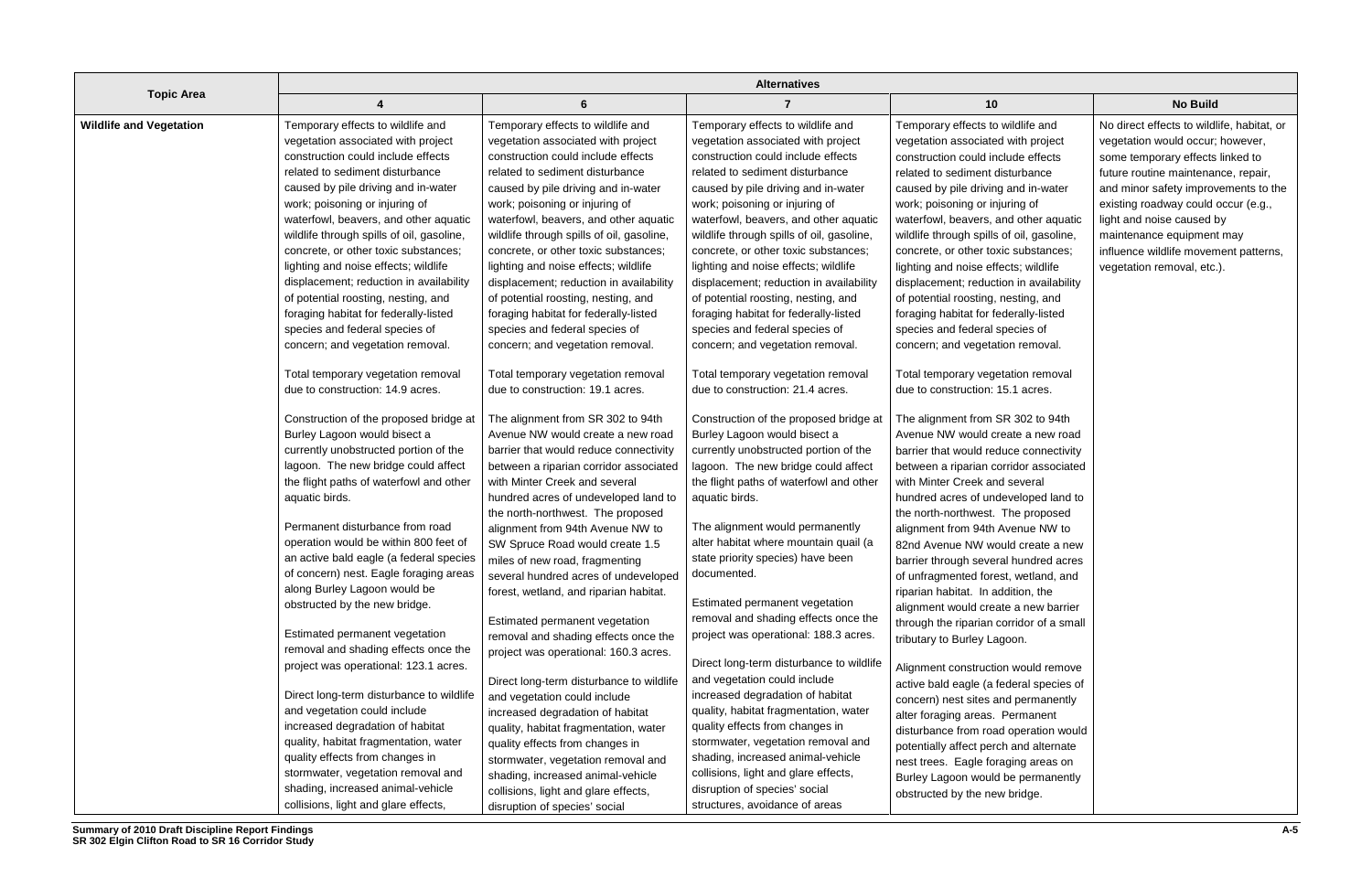|                                            | <b>Alternatives</b>                                                                                                                                                                                                                                                                                                                                                                                                   |                                                                                                                                                                                                                                                                                      |                                                                                                                                                                                                                                                                                      |                                                                                                                                                                                                                                                                                                                                                                                                                                                                                                                                                                                                                                                                                                                                                                             |                                                                                                                                                                                                                             |
|--------------------------------------------|-----------------------------------------------------------------------------------------------------------------------------------------------------------------------------------------------------------------------------------------------------------------------------------------------------------------------------------------------------------------------------------------------------------------------|--------------------------------------------------------------------------------------------------------------------------------------------------------------------------------------------------------------------------------------------------------------------------------------|--------------------------------------------------------------------------------------------------------------------------------------------------------------------------------------------------------------------------------------------------------------------------------------|-----------------------------------------------------------------------------------------------------------------------------------------------------------------------------------------------------------------------------------------------------------------------------------------------------------------------------------------------------------------------------------------------------------------------------------------------------------------------------------------------------------------------------------------------------------------------------------------------------------------------------------------------------------------------------------------------------------------------------------------------------------------------------|-----------------------------------------------------------------------------------------------------------------------------------------------------------------------------------------------------------------------------|
| <b>Topic Area</b>                          | $\boldsymbol{\Lambda}$                                                                                                                                                                                                                                                                                                                                                                                                | $6\phantom{1}$                                                                                                                                                                                                                                                                       |                                                                                                                                                                                                                                                                                      | 10                                                                                                                                                                                                                                                                                                                                                                                                                                                                                                                                                                                                                                                                                                                                                                          | <b>No Build</b>                                                                                                                                                                                                             |
| <b>Wildlife and Vegetation (Continued)</b> | disruption of species' social<br>structures, avoidance of areas<br>adjacent to roads due to noise and<br>human activity, increase in noxious<br>weed species proliferation, and<br>increased barriers to movement.                                                                                                                                                                                                    | structures, avoidance of areas<br>adjacent to roads due to noise and<br>human activity, increase in noxious<br>weed species proliferation, and<br>increased barriers to movement.                                                                                                    | adjacent to roads due to noise and<br>human activity, increase in noxious<br>weed species proliferation, and<br>increased barriers to movement.                                                                                                                                      | Habitat within 200 feet of documented<br>mountain quail (a state priority<br>species) occurrence would be altered.<br>Estimated permanent vegetation<br>removal and shading effects once the<br>project was operational: 132.63 acres.<br>Direct long-term disturbance to wildlife<br>and vegetation could include<br>increased degradation of habitat<br>quality, habitat fragmentation, water<br>quality effects from changes in<br>stormwater, vegetation removal and<br>shading, increased animal-vehicle<br>collisions, light and glare effects,<br>disruption of species' social<br>structures, avoidance of areas<br>adjacent to roads due to noise and<br>human activity, increase in noxious<br>weed species proliferation, and<br>increased barriers to movement. |                                                                                                                                                                                                                             |
| <b>Hazardous Materials and Waste</b>       | Nine sites pose a low, moderate, or<br>high risk of cleanup liability for<br>WSDOT. These include 5 sites of low<br>concern, 2 sites of moderate concern,<br>and 2 sites of high concern.                                                                                                                                                                                                                             | Three sites pose a low or moderate<br>risk cleanup liability for WSDOT.<br>These include 2 sites of low concern<br>and 1 site of moderate concern.                                                                                                                                   | Three sites pose a low risk cleanup<br>liability for WSDOT. They are of low<br>concern.                                                                                                                                                                                              | Two sites pose a low or moderate risk<br>cleanup liability for WSDOT. One is of<br>low concern; the other is of moderate<br>concern.                                                                                                                                                                                                                                                                                                                                                                                                                                                                                                                                                                                                                                        | There would be no direct effects to<br>hazardous materials and waste.<br>Future routine maintenance, repair,<br>and minor safety improvements to the<br>existing roadway would not affect<br>hazardous materials and waste. |
| <b>Geology and Soils</b>                   | Erosion of surface soils may occur<br>during construction. The risk of wind<br>and surface water runoff erosion<br>would be relatively low to moderate.<br>Potential risks associated with land<br>sliding appear to be primarily located<br>on slopes approaching Burley Lagoon<br>and could impact bridge approaches.<br>Bridge crossings could have potential<br>seismic hazards that would require<br>mitigation. | Erosion of surface soils may occur<br>during construction. The risk of wind<br>and surface water runoff erosion<br>would be relatively low to moderate.<br>Potential flooding could occur in<br>portions of the proposed alternatives<br>that traverse FEMA 100-year flood<br>areas. | Erosion of surface soils may occur<br>during construction. The risk of wind<br>and surface water runoff erosion<br>would be relatively low to moderate.<br>Potential flooding could occur in<br>portions of the proposed alternatives<br>that traverse FEMA 100-year flood<br>areas. | Erosion of surface soils may occur<br>during construction. The risk of wind<br>and surface water runoff erosion<br>would be relatively low to moderate.<br>Potential risks associated with land<br>sliding appear to be primarily located<br>on slopes approaching Burley Lagoon<br>and could impact bridge approaches.<br>Bridge crossings could have potential<br>seismic hazards that would require<br>mitigation.                                                                                                                                                                                                                                                                                                                                                       | There would be no potential impacts<br>to the geology and soils along the<br>project corridor because existing<br>conditions and processes would<br>remain the same.                                                        |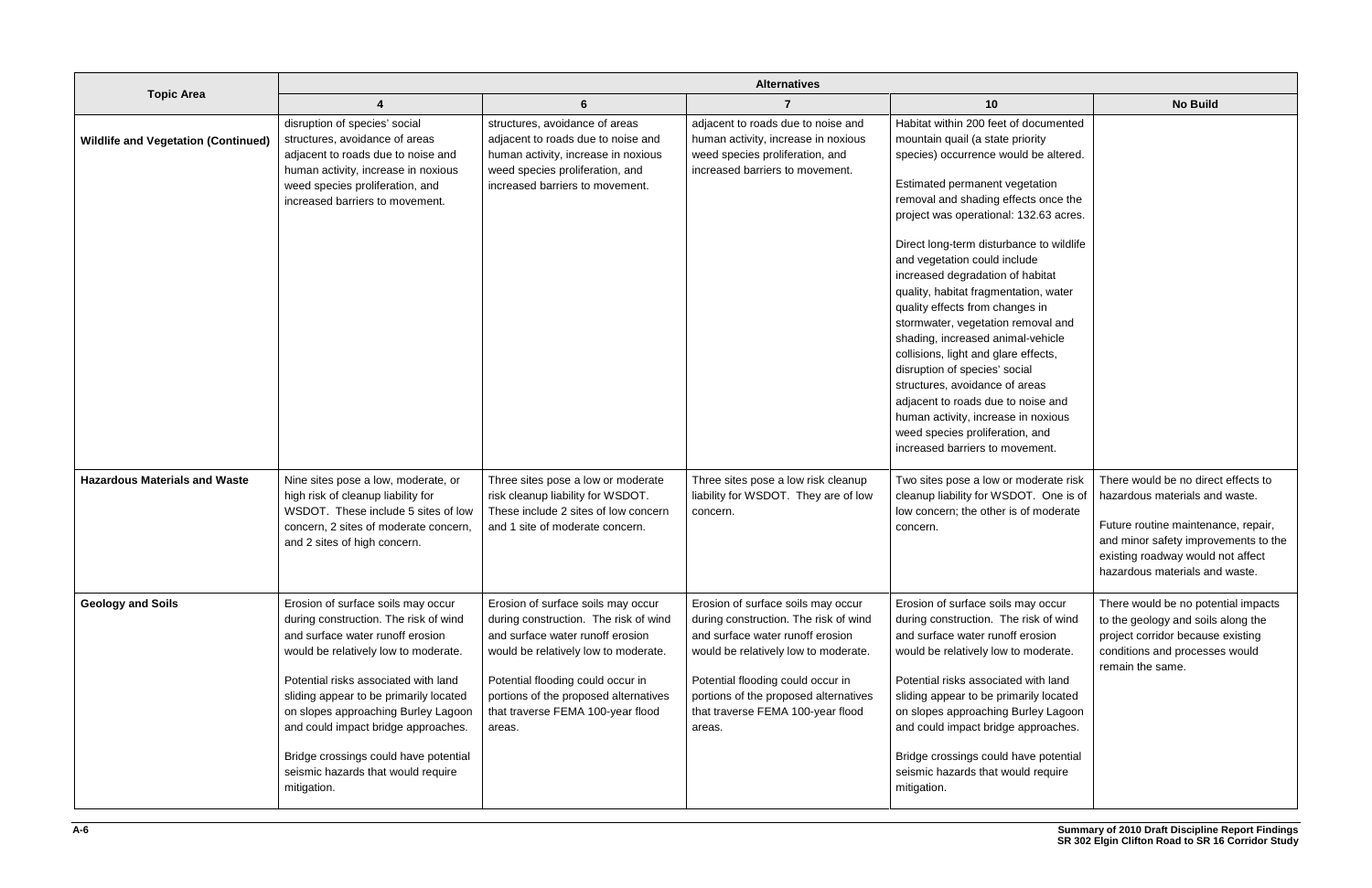|                       | <b>Alternatives</b>                                                                                                                                                                                                                                                                                                                                                                                                                                                                                                                                                                                                                                                                                                                                                                                                                                                                                                                                                                                                                                                                                                                                                                 |                                                                                                                                                                                                                                                                                                                                                                                                                                                                                                                                                                                                                                                                                                                                                                                                                                                                                                                                                                                                                                                                                                                                                                                                                                                                                   |                                                                                                                                                                                                                                                                                                                                                                                                                                                                                                                                                                                                                                                                                                                                                                                                                                                                                                                                                                                                                                                                                                                                                                 |                                                                                                                                                                                                                                                                                                                                                                                                                                                                                                                                                                                                                                                                                                                                                                                                                                                                                                                                                                                                                                                                                                                                                                                                                                                                                        |                                                                                                                                                                                                                                                                                                                                                                                                                                                                                                                                                                                                                                                                                                                                                                                                                                                                                                                                           |
|-----------------------|-------------------------------------------------------------------------------------------------------------------------------------------------------------------------------------------------------------------------------------------------------------------------------------------------------------------------------------------------------------------------------------------------------------------------------------------------------------------------------------------------------------------------------------------------------------------------------------------------------------------------------------------------------------------------------------------------------------------------------------------------------------------------------------------------------------------------------------------------------------------------------------------------------------------------------------------------------------------------------------------------------------------------------------------------------------------------------------------------------------------------------------------------------------------------------------|-----------------------------------------------------------------------------------------------------------------------------------------------------------------------------------------------------------------------------------------------------------------------------------------------------------------------------------------------------------------------------------------------------------------------------------------------------------------------------------------------------------------------------------------------------------------------------------------------------------------------------------------------------------------------------------------------------------------------------------------------------------------------------------------------------------------------------------------------------------------------------------------------------------------------------------------------------------------------------------------------------------------------------------------------------------------------------------------------------------------------------------------------------------------------------------------------------------------------------------------------------------------------------------|-----------------------------------------------------------------------------------------------------------------------------------------------------------------------------------------------------------------------------------------------------------------------------------------------------------------------------------------------------------------------------------------------------------------------------------------------------------------------------------------------------------------------------------------------------------------------------------------------------------------------------------------------------------------------------------------------------------------------------------------------------------------------------------------------------------------------------------------------------------------------------------------------------------------------------------------------------------------------------------------------------------------------------------------------------------------------------------------------------------------------------------------------------------------|----------------------------------------------------------------------------------------------------------------------------------------------------------------------------------------------------------------------------------------------------------------------------------------------------------------------------------------------------------------------------------------------------------------------------------------------------------------------------------------------------------------------------------------------------------------------------------------------------------------------------------------------------------------------------------------------------------------------------------------------------------------------------------------------------------------------------------------------------------------------------------------------------------------------------------------------------------------------------------------------------------------------------------------------------------------------------------------------------------------------------------------------------------------------------------------------------------------------------------------------------------------------------------------|-------------------------------------------------------------------------------------------------------------------------------------------------------------------------------------------------------------------------------------------------------------------------------------------------------------------------------------------------------------------------------------------------------------------------------------------------------------------------------------------------------------------------------------------------------------------------------------------------------------------------------------------------------------------------------------------------------------------------------------------------------------------------------------------------------------------------------------------------------------------------------------------------------------------------------------------|
| <b>Topic Area</b>     |                                                                                                                                                                                                                                                                                                                                                                                                                                                                                                                                                                                                                                                                                                                                                                                                                                                                                                                                                                                                                                                                                                                                                                                     | 6                                                                                                                                                                                                                                                                                                                                                                                                                                                                                                                                                                                                                                                                                                                                                                                                                                                                                                                                                                                                                                                                                                                                                                                                                                                                                 |                                                                                                                                                                                                                                                                                                                                                                                                                                                                                                                                                                                                                                                                                                                                                                                                                                                                                                                                                                                                                                                                                                                                                                 | 10                                                                                                                                                                                                                                                                                                                                                                                                                                                                                                                                                                                                                                                                                                                                                                                                                                                                                                                                                                                                                                                                                                                                                                                                                                                                                     | <b>No Build</b>                                                                                                                                                                                                                                                                                                                                                                                                                                                                                                                                                                                                                                                                                                                                                                                                                                                                                                                           |
| <b>Transportation</b> | This alignment would include much of<br>the existing SR 302 route; therefore,<br>construction activities would affect<br>motorists due to roadway widening<br>along the existing route.<br>Construction could influence the<br>safety and efficiency of access for<br>businesses and residences along the<br>selected route.<br>In the year 2035:<br>• It is anticipated that this road<br>configuration would serve between<br>22,000 and 34,000 vehicles per day<br>and operate at Level of Service<br>(LOS) A, B, and C conditions.<br>• PM peak-hour round trip travel time<br>is estimated to be 30.3 minutes<br>(measured on the traffic model)<br>between a point near the Borgen<br>Boulevard/SR 16 interchange and a<br>point at the west terminus [Key<br>Peninsula Highway] of the SR 302<br>corridor).<br>• PM peak-hour vehicle miles traveled<br>are estimated to be 56,277.<br>• PM peak-hour congested vehicle<br>hours traveled are estimated to be<br>1,687.<br>• PM peak-hour total delay is<br>estimated to be 368 hours.<br>• PM peak average congested speed<br>is estimated to be 33.4 miles per<br>hour.<br>Transit route alterations could be<br>required. | This alignment would alter the existing<br>SR 302 route and include some<br>sections of new roadway; therefore,<br>construction activities would result in<br>disruption to traffic along the existing<br>route and create new breaks in<br>access that would need to be<br>maintained during construction.<br>Construction could influence the<br>safety and efficiency of access for<br>businesses and residences along the<br>selected route.<br>In the year 2035:<br>• It is anticipated that this road<br>configuration would serve between<br>20,000 and 36,000 vehicles per day<br>and operate at LOS A and B<br>conditions.<br>• PM peak-hour round trip travel time<br>is estimated to be: 39.1 minutes<br>(measured on the traffic model<br>between a point near the Borgen<br>Boulevard/SR 16 interchange and a<br>point at the west terminus [Key<br>Peninsula Highway] of the SR 302<br>corridor).<br>• PM peak-hour vehicle miles traveled<br>are estimated to be 62,886.<br>• PM peak-hour congested vehicle<br>hours traveled are estimated to be<br>1,879.<br>• PM peak-hour total delay is<br>estimated to be 421 hours.<br>• PM peak average congested speed<br>is estimated to be: 33.4 miles per<br>hour.<br>Transit route alterations could be<br>required. | This alignment would follow existing<br>county roads; therefore, construction<br>activities would affect motorists due to<br>roadway alterations along the existing<br>county roadways.<br>Construction could influence the<br>safety and efficiency of access for<br>businesses and residences along the<br>selected route.<br>In the year 2035:<br>• It is anticipated that this road<br>configuration would serve between<br>19,000 and 28,000 vehicles per day<br>and operate at LOS A, B, and C<br>conditions.<br>• PM peak-hour round trip travel time<br>is estimated to be 39.5 minutes<br>(measured on the traffic model<br>between a point near the Borgen<br>Boulevard/SR 16 interchange and a<br>point at the west terminus [Key<br>Peninsula Highway] of the SR 302<br>corridor).<br>• PM peak-hour vehicle miles traveled<br>are estimated to be 62,886.<br>• PM peak-hour congested vehicle<br>hours traveled are estimated to be<br>1,868.<br>• PM peak-hour total delay is<br>estimated to be 393 hours.<br>• PM peak average congested speed<br>is estimated to be 33.7 miles per<br>hour.<br>Transit route alterations could be<br>required. | This alignment would alter the existing<br>SR 302 route and include some<br>sections of new roadway; therefore,<br>construction activities would result in<br>disruption to traffic along the existing<br>route and create new breaks in<br>access that would need to be<br>maintained during construction.<br>Construction could influence the<br>safety and efficiency of access for<br>businesses and residences along the<br>selected route.<br>In the year 2035:<br>• It is anticipated that this road<br>configuration would serve between<br>22,000 and 33,000 vehicles per day<br>and operate at LOS A, B, and C<br>conditions.<br>• PM peak-hour round trip travel time<br>is estimated to be 30.3 minutes<br>(measured on the traffic model<br>between a point near the Borgen<br>Boulevard/SR 16 interchange and a<br>point at the west terminus [Key<br>Peninsula Highway] of the SR 302<br>corridor).<br>• PM peak-hour vehicle miles traveled<br>are estimated to be 57,607.<br>• PM peak-hour congested vehicle<br>hours traveled are estimated to be<br>1,717.<br>• P.M. peak-hour total delay is<br>estimated to be: 380 hours.<br>• PM peak average congested speed<br>is estimated to be 33.6 miles per<br>hour.<br>Transit route alterations could be<br>required. | There would be no direct effects to<br>transportation resources.<br>Future routine maintenance, repair,<br>and minor safety improvements to the<br>existing roadway could temporarily<br>affect transportation resources (e.g.,<br>traffic congestion, detours, blocked<br>access to business and residences).<br>In the year 2035:<br>• It is anticipated that PM peak-hour<br>round trip travel time would be<br>36.5 minutes (measured on the<br>traffic model between a point near<br>the Borgen Boulevard/SR 16<br>interchange and a point at the west<br>terminus [Key Peninsula Highway]<br>of the SR 302 corridor).<br>• PM peak-hour vehicle miles traveled<br>are estimated to be 55,756.<br>• PM peak-hour congested vehicle<br>hours traveled are estimated to be<br>1,828.<br>• PM peak-hour total delay is<br>estimated to be 546 hours.<br>• PM peak average congested speed<br>is estimated to be 30.5 miles per<br>hour. |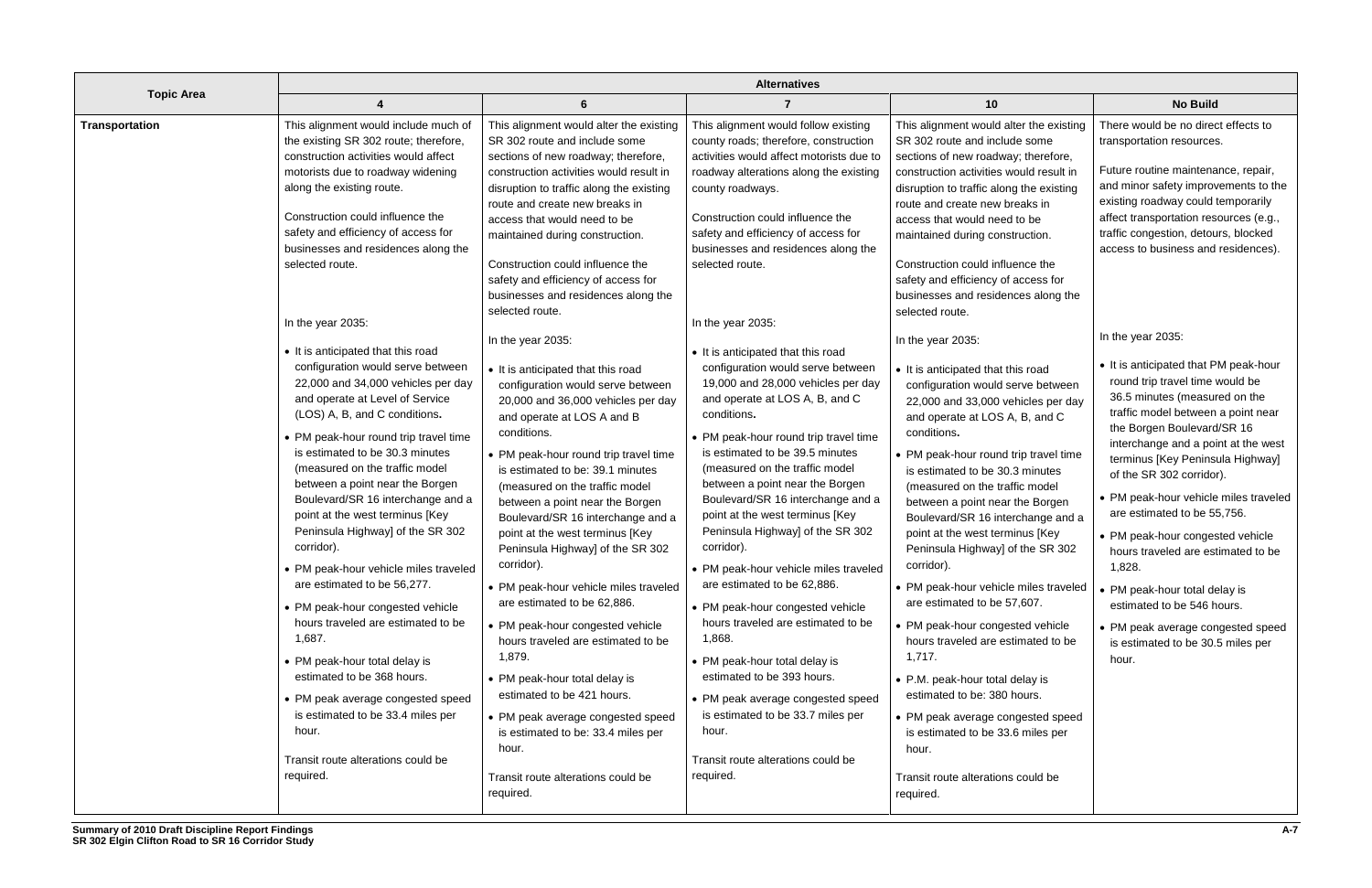|                                   | <b>Alternatives</b>                                                                                                                                                                                                               |                                                                                                                                                                                                                                   |                                                                                                                                                                                                                                   |                                                                                                                                                                                                                                   |                                                                                                                                                                                                                                                                              |  |
|-----------------------------------|-----------------------------------------------------------------------------------------------------------------------------------------------------------------------------------------------------------------------------------|-----------------------------------------------------------------------------------------------------------------------------------------------------------------------------------------------------------------------------------|-----------------------------------------------------------------------------------------------------------------------------------------------------------------------------------------------------------------------------------|-----------------------------------------------------------------------------------------------------------------------------------------------------------------------------------------------------------------------------------|------------------------------------------------------------------------------------------------------------------------------------------------------------------------------------------------------------------------------------------------------------------------------|--|
| <b>Topic Area</b>                 |                                                                                                                                                                                                                                   |                                                                                                                                                                                                                                   |                                                                                                                                                                                                                                   | 10                                                                                                                                                                                                                                | <b>No Build</b>                                                                                                                                                                                                                                                              |  |
| <b>Transportation (Continued)</b> | Overall, congestion along the SR 302<br>corridor would decrease, roadway<br>safety would increase, and standards<br>for intersection and highway LOS<br>during the average weekday peak-<br>hour would be either met or exceeded. | Overall, congestion along the SR 302<br>corridor would decrease, roadway<br>safety would increase, and standards<br>for intersection and highway LOS<br>during the average weekday peak-<br>hour would be either met or exceeded. | Overall, congestion along the SR 302<br>corridor would decrease, roadway<br>safety would increase, and standards<br>for intersection and highway LOS<br>during the average weekday peak-<br>hour would be either met or exceeded. | Overall, congestion along the SR 302<br>corridor would decrease, roadway<br>safety would increase, and standards<br>for intersection and highway LOS<br>during the average weekday peak-<br>hour would be either met or exceeded. | Overall, congestion along the SR 302<br>corridor would increase, roadway<br>safety would decrease, and improving<br>or exceeding the standards for<br>intersection and highway LOS during<br>the average weekday peak-hour<br>would not occur as a result of the<br>project. |  |

Note: Refer to the DRs (WSDOT 2010a–h) for descriptions of the technical terms used in this exhibit.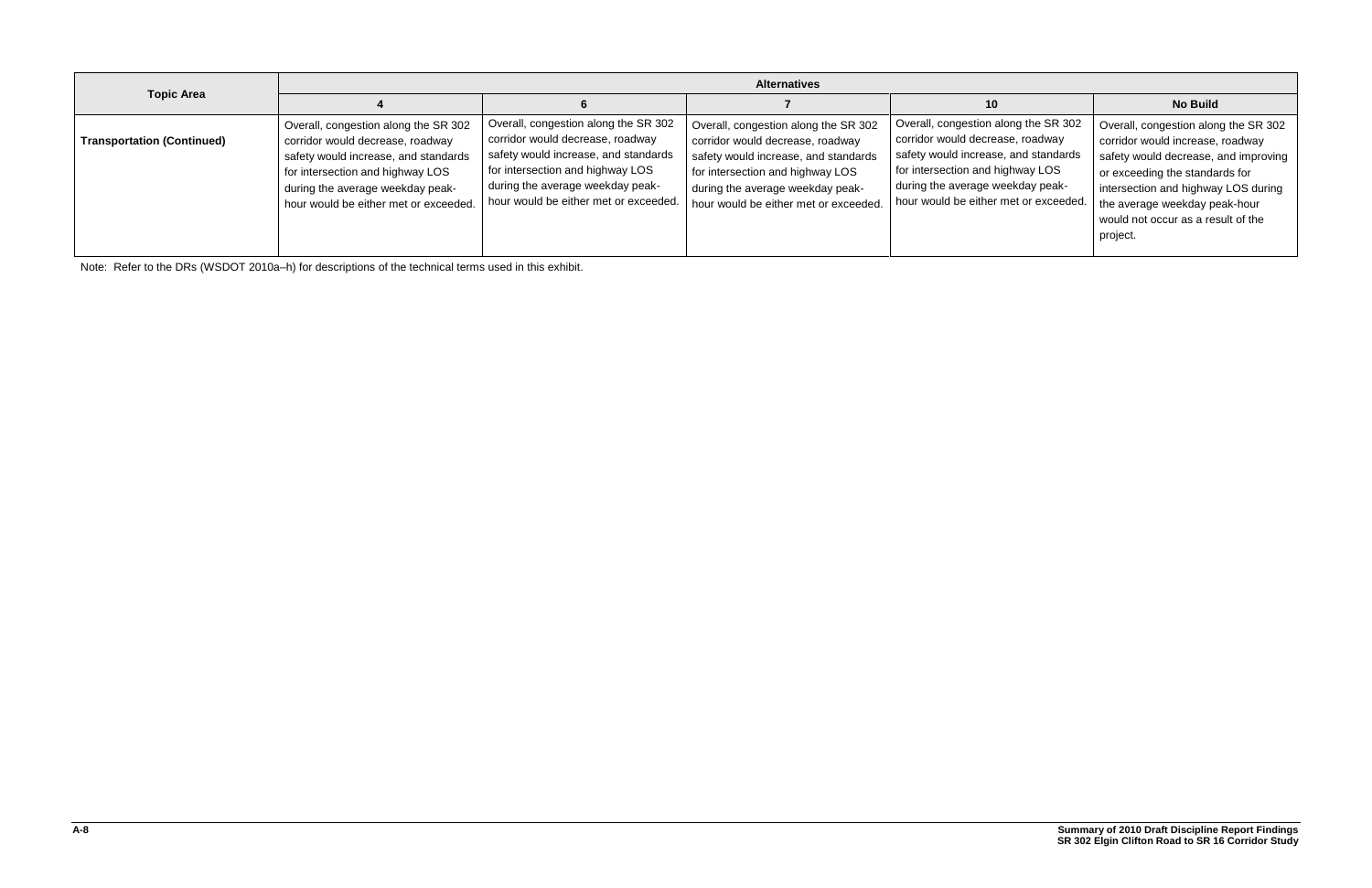and uses, resource lands, and critical areas.

nstruction activities.

wide Significance.

ement to address potential conversion of soils classified

tate, and federal plans and policies.

## **What measures could be taken to avoid or minimize adverse effects?**

Mitigation refers to measures that are implemented to avoid or minimize project effects. Exhibit A-2 lists specific aspects of the project design or implementation that could be incorporated into the project to mitigate ef

| <b>Topic Area</b> | <b>Mitigation Strategies</b>                                                                                                                                        |
|-------------------|---------------------------------------------------------------------------------------------------------------------------------------------------------------------|
| <b>Land Use</b>   | • Following the requirements of the applicable federal, state, and local land use statutes, including zoning and critical area regulations, to protect land         |
|                   | • Complying with all permit conditions of approval and/or mitigation measures.                                                                                      |
|                   | • Providing residents, tenants, and property owners in the study area with advance notice of potential access or utility disruptions as a result of constru         |
| <b>Farmland</b>   | • Minimizing the conversion of Prime Farmland to non-agricultural uses.                                                                                             |
|                   | • Coordinating with local jurisdictions, such as Pierce and Kitsap counties, to address potential conversion of soils classified as Farmland of Statewide           |
|                   | • Completing the Natural Resources Conservation Service (NRCS) form entitled "NRCS-CPA-106" as part of the Final Environmental Impact Stateme<br>as Prime Farmland. |
| <b>Recreation</b> | • Temporarily routing trails and bicycle routes around construction sites to minimize trail closures while keeping trails open as often as safely possible.         |
|                   | • Providing signs for detour routes for pedestrian and bicyclist pathways.                                                                                          |
|                   | • Returning portions of any recreation facilities used during construction to pre-construction conditions.                                                          |
|                   | • Coordinating with each jurisdiction in which parklands are affected to identify appropriate mitigation measures that are consistent with all local, state,        |

**Exhibit A-2. Summary of Potential Mitigation Strategies by Topic Area**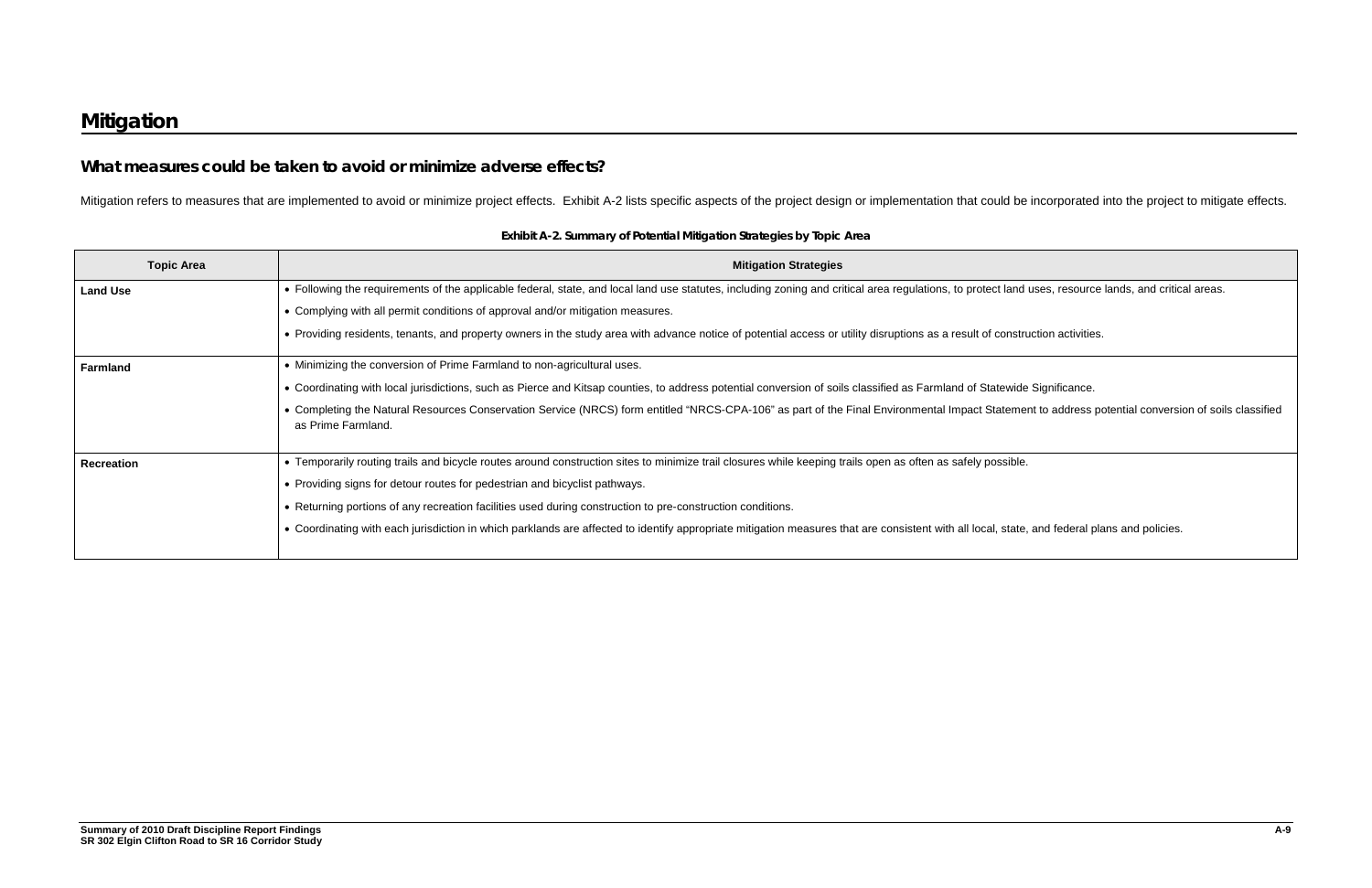| <b>Topic Area</b>            | <b>Mitigation Strategies</b>                                                                                                                                                                                                                                                                                                                                                                                                                |
|------------------------------|---------------------------------------------------------------------------------------------------------------------------------------------------------------------------------------------------------------------------------------------------------------------------------------------------------------------------------------------------------------------------------------------------------------------------------------------|
| <b>Social</b>                | • Conducting all right-of-way acquisitions and residential and commercial relocations in accordance with the Uniform Relocation Assistance and Real Property Acquisition Policies Act of 1970 <sup>1</sup> , as<br>amended, as well as the Washington Relocation Assistance - Real Property Acquisition Policy. Compensating all affected property owners at fair market value for property rights acquired and p<br>relocation assistance. |
|                              | <b>Community Cohesion</b>                                                                                                                                                                                                                                                                                                                                                                                                                   |
|                              | • Continuing to use the project Web site and sending out newsletters providing information about the project. Sending out newsletters in the appropriate languages to ensure effective communicati<br>study area residents.                                                                                                                                                                                                                 |
|                              | • Scheduling neighborhood meetings, as often as needed, to keep residents informed of any construction activities before and during construction.                                                                                                                                                                                                                                                                                           |
|                              | . Working with local jurisdictions to obtain their input on design and landscape treatments.                                                                                                                                                                                                                                                                                                                                                |
|                              | <b>Community Services</b>                                                                                                                                                                                                                                                                                                                                                                                                                   |
|                              | • Coordinating with public service providers before construction to establish detour routes and alternative detour routes, if necessary.                                                                                                                                                                                                                                                                                                    |
|                              | • Coordinating with school officials during construction.                                                                                                                                                                                                                                                                                                                                                                                   |
|                              | • Notifying residents of any disruptions or changes to services well in advance.                                                                                                                                                                                                                                                                                                                                                            |
|                              | • Preparing a consolidated utility plan that lists existing locations of utilities, potential temporary locations, potential permanent locations, schedule for utility work, and detailed information on any so<br>disruptions.                                                                                                                                                                                                             |
|                              | <b>Recreational Facilities</b>                                                                                                                                                                                                                                                                                                                                                                                                              |
|                              | • Identifying detour routes and installing signs for temporary closures.                                                                                                                                                                                                                                                                                                                                                                    |
|                              | • Restoring the landscape of those park properties that would be temporarily affected during construction.                                                                                                                                                                                                                                                                                                                                  |
|                              | Pedestrian, Bicycle, and Transit                                                                                                                                                                                                                                                                                                                                                                                                            |
|                              | • Identifying detour routes and installing signs on bicycle/pedestrian pathways.                                                                                                                                                                                                                                                                                                                                                            |
|                              | • If temporary transit stops are required, clearly marking the stops and providing additional signs indicating location.                                                                                                                                                                                                                                                                                                                    |
|                              | • If alternative routes and/or temporary transit stops are required, ensuring that stops are accessible for those with disabilities.                                                                                                                                                                                                                                                                                                        |
| <b>Environmental Justice</b> | • Working with business owners to reconfigure or provide for alternative access during construction, making special efforts to ensure that the access needs of minority and low-income businesses<br>met.                                                                                                                                                                                                                                   |
|                              | • Continuing to provide adequate public notice of construction activities, land closures, alternate routes, and detour routes and proactively working to reach low-income or minority populations thro<br>use of print and electronic publications that serve low-income or minority people.                                                                                                                                                |
|                              | • Continuing to conduct briefings on project construction to social service agencies that work with low-income or minority people in neighborhoods along the corridor to ensure that information read<br>residents and roadway users.                                                                                                                                                                                                       |
| <b>Economics</b>             | • Working with business owners to provide signed detours and maintain access for customers.                                                                                                                                                                                                                                                                                                                                                 |
|                              | • Maintaining uninterrupted access to all businesses during construction.                                                                                                                                                                                                                                                                                                                                                                   |

air market value for property rights acquired and providing ppriate languages to ensure effective communication with e for utility work, and detailed information on any service ess needs of minority and low-income businesses were to reach low-income or minority populations through the

along the corridor to ensure that information reached all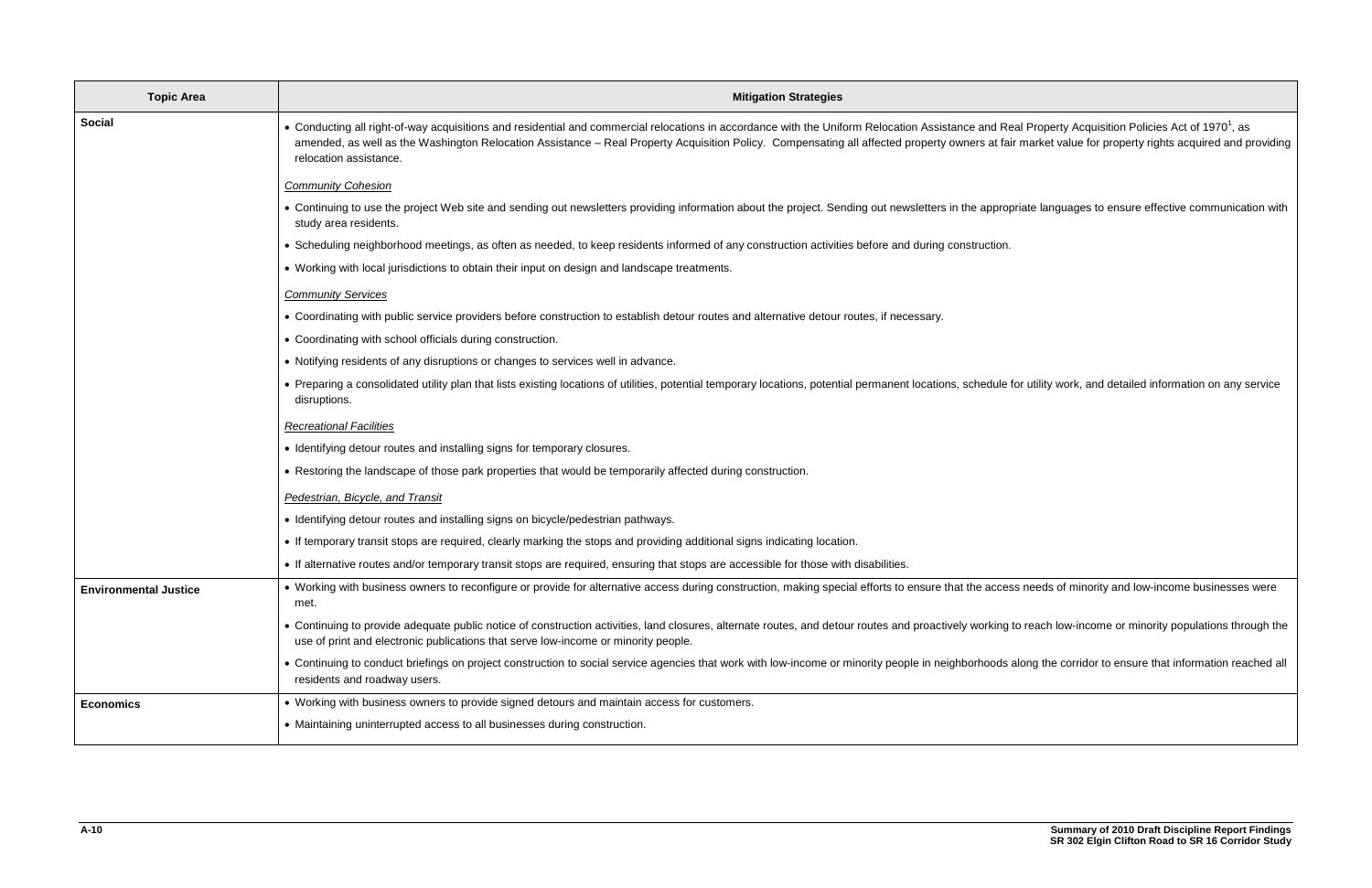ere practicable, to prevent turbidity.

allowed to come into contact with the water. Water that

W) through the Hydraulic Project Approval.

re practicable, thereby minimizing the amount of in-water

dy paved and where no excavation would occur within the ohibiting the use of thinners and solvents during work on wn area for equipment and concrete trucks.

in the NPDES permit prior to discharge from the

(including directing runoff away from unstabilized soils,

activities, such as the materials from equipment leaks,

I SPCC plans; prohibiting servicing and refueling of cleared areas by replanting the areas with appropriate

of sediment plumes.

| <b>Topic Area</b> | <b>Mitigation Strategies</b>                                                                                                                                                                                                                                                                                                                                                                                                                                                             |
|-------------------|------------------------------------------------------------------------------------------------------------------------------------------------------------------------------------------------------------------------------------------------------------------------------------------------------------------------------------------------------------------------------------------------------------------------------------------------------------------------------------------|
| Water             | • Working "in the dry" where construction must occur within stream channels; stream flow would be temporarily diverted around the work site, where practicab                                                                                                                                                                                                                                                                                                                             |
|                   | • Isolating concrete piers for a period of 7 days to allow concrete to cure and to avoid toxicity to aquatic life. Uncured or wet concrete would not be allowed to a<br>contacted wet concrete and had a pH greater than 9 would be pumped out and disposed of outside the stream channel.                                                                                                                                                                                               |
|                   | • Conducting in-water and over-water work according to the conditions stipulated by the Washington State Department of Fish and Wildlife (WDFW) through tl                                                                                                                                                                                                                                                                                                                               |
|                   | • Keeping to a minimum the amount of vegetation removed or disturbed.                                                                                                                                                                                                                                                                                                                                                                                                                    |
|                   | • Containing turbid water generated during construction until sediment has settled out. Contaminated water would not be allowed back into surface waters.                                                                                                                                                                                                                                                                                                                                |
|                   | • Aligning new or replacement culverts and stream reaches adjacent to the existing structures so they could be constructed in dry conditions where practicable<br>work and associated water quality effects.                                                                                                                                                                                                                                                                             |
|                   | • Limiting construction disturbances to the minimum area needed, the shortest duration, and an appropriate distance away from water bodies, as practicable.                                                                                                                                                                                                                                                                                                                              |
|                   | • Prohibiting the use of manure as fertilizer for roadside plantings or seeding.                                                                                                                                                                                                                                                                                                                                                                                                         |
|                   | • Identifying and developing staging areas for equipment repair and maintenance away from all drainage courses except in areas that were already paved and<br>staging area. Prohibiting dumping of washout from concrete trucks into storm drains or onto soil or pavement that carried stormwater runoff. Prohibiting the<br>the site to wash oil, grease, or similar substances from heavy machinery or machine parts within the construction areas. Designating a washdown area for e |
|                   | • Obtaining a National Pollutant Discharge Elimination System (NPDES) construction permit and ensuring that water met the standards specified in the NPDE<br>construction site.                                                                                                                                                                                                                                                                                                          |
|                   | • Developing and implementing a Temporary Erosion and Sediment Control (TESC) Plan to address erosion control during and after construction (including di<br>slowing runoff with structures, and installing erosion control features to catch particulates).                                                                                                                                                                                                                             |
|                   | • Developing and implementing a Spill Control and Countermeasures (SPCC) Plan to manage hazardous materials associated with construction activities, sud<br>disposal of oily wastes, clean up of spills, and storing of petroleum products.                                                                                                                                                                                                                                              |
|                   | • Implementing standard BMPs.                                                                                                                                                                                                                                                                                                                                                                                                                                                            |
| <b>Wetlands</b>   | • Avoiding and minimizing effects to wetlands during the alternative selection and design of the project.                                                                                                                                                                                                                                                                                                                                                                                |
|                   | • Using retaining walls instead of standard fill slopes to reduce the footprint of the at-grade roadway sections and reduce the amount and extent of wetland fill.                                                                                                                                                                                                                                                                                                                       |
|                   | • Including stormwater treatment facilities in the design to treat roadway runoff before discharging to wetlands and streams, thereby improving water quality.                                                                                                                                                                                                                                                                                                                           |
|                   | • Implementing BMPs during construction to avoid or minimize effects to wetland resources. Examples of BMPs include implementing TESC and SPCC plans<br>vehicles within 100 feet of wetlands to reduce the potential of petroleum and hydraulic fluid spills in sensitive areas, as practicable, and restoring cleared are<br>native species.                                                                                                                                            |
| Fish              | In-Water Work                                                                                                                                                                                                                                                                                                                                                                                                                                                                            |
|                   | • Adhering to in-water work timing restrictions.                                                                                                                                                                                                                                                                                                                                                                                                                                         |
|                   | . Requiring that all in-water work below the ordinary high water mark (OHWM) associated with construction of culverts occur in the summer low-flow period.                                                                                                                                                                                                                                                                                                                               |
|                   | • Conducting in-water work associated with bridge construction, such as pile-driving, during periods of low tide to reduce the effects of sound and of sediment                                                                                                                                                                                                                                                                                                                          |
|                   | <b>Fish Exclusion, Handling, and Removal</b>                                                                                                                                                                                                                                                                                                                                                                                                                                             |
|                   | . Prior to any in-water work, screening-off the diversion location with upstream and downstream block nets, and removing all fish within the work area.                                                                                                                                                                                                                                                                                                                                  |
|                   |                                                                                                                                                                                                                                                                                                                                                                                                                                                                                          |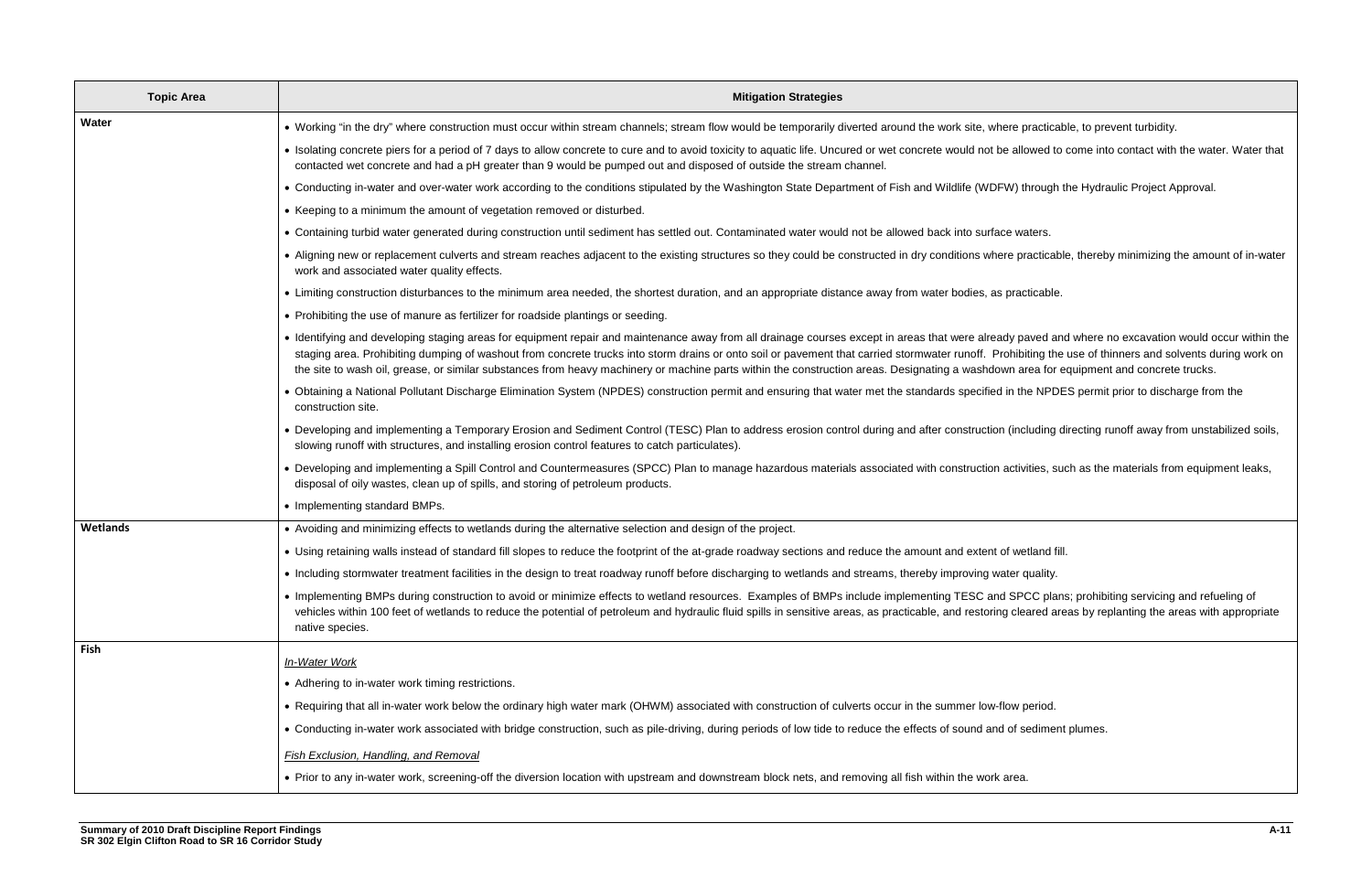| <b>Topic Area</b>       | <b>Mitigation Strategies</b>                                                                                                                                                                                |
|-------------------------|-------------------------------------------------------------------------------------------------------------------------------------------------------------------------------------------------------------|
| <b>Fish (Continued)</b> | • Adhering to the conditions of the Hydraulic Project Approval and use WSDOT Fish Exclusion Protocols and Standards.                                                                                        |
|                         | . Collecting any captured fish in buckets containing clean stream water and releasing them downstream of the project site.                                                                                  |
|                         | • Requiring that a qualified specialist be on-site during the diversion process to relocate any stranded fish downstream.                                                                                   |
|                         | • Gradually reintroducing water flow into the new channel and culvert once the new culvert and associated realigned channel were fully constructed to prevent fi<br>that might be present to escape.        |
|                         | Stormwater                                                                                                                                                                                                  |
|                         | • Designing the project in accordance with the 2008 Highway Runoff Manual (WSDOT 2008), or as revised.                                                                                                      |
|                         | <b>Stream and Stream Bank Stabilization</b>                                                                                                                                                                 |
|                         | • Stabilizing stream banks using riprap at the inlets and outlets of culverts to protect the banks from scour and erosion due to inlet and outlet hydraulics.                                               |
|                         | • Stabilizing reconstructed stream banks with coir fabric and live willow stakes to help mitigate existing vertical scour, downcutting, and horizontal bank erosion.                                        |
|                         | . Providing stability within culverts with bands of coarse gravel that would be periodically spaced between the stream gravel.                                                                              |
|                         | General                                                                                                                                                                                                     |
|                         | • Using sediment barriers such as fences, weed-free straw matting/bales, or fiber wattles in all work areas sloping toward the stream to intercept any surface flo                                          |
|                         | • Prohibiting construction equipment from entering below the OHWM of streams, except where permitted, and prohibiting the disposal of waste and excess mate                                                 |
|                         | • Staging construction equipment and materials at least 50 feet away from streams.                                                                                                                          |
|                         | • Requiring that fuel storage and refueling occurred no closer than 100 feet from the stream. Ensuring that these areas were operated using BMPs and were eq<br>containment system.                         |
|                         | • Washing heavy equipment before it was delivered to the job site and inspecting equipment before use to remove vegetation and dirt clods that might contain n                                              |
|                         | • Inspecting machinery daily for fuel or lubricant leaks.                                                                                                                                                   |
|                         | • Prior to commencing any over-water construction in Burley Lagoon, preparing and submitting an SPCC Plan that would meet state and federal agency require<br>an SPCC Plan prior to beginning construction. |
|                         | • Requiring that all machinery operation and driving activities associated with excavation and concrete placement took place within the proposed footprint to avc<br>areas.                                 |
|                         | • Replanting all disturbed riparian vegetation with species native to the project vicinity and planting trees when consistent with highway safety standards.                                                |
|                         | . Clearly marking streams and riparian buffers on construction plans and in the field.                                                                                                                      |
|                         | . Demarcating clearing limits with orange barrier fencing wherever clearing is proposed in or near critical areas.                                                                                          |
|                         | . Designing the project in accordance with Washington's surface water quality standards (Chapter 173-201A WAC), which specify a mixing zone beyond which<br>exceeded.                                       |
|                         | • Monitoring water quality during construction to ensure compliance with the Washington State Department of Ecology's standards.                                                                            |
|                         | • Curing concrete before contact with surface water, as required by Washington Administrative Code (WAC) 110-220-070(1)(g) to avoid higher pH levels that ca<br>water.                                      |

ed to prevent fish stranding and to allow any resident fish

any surface flow that might transport sediments. nd excess materials below the OHWM.

s and were equipped with an appropriate spill

hight contain noxious weed seeds.

agency requirements. Requiring the contractor to prepare

footprint to avoid streambed compaction in adjacent

beyond which water quality standards cannot be

I levels that can occur when fresh concrete contacts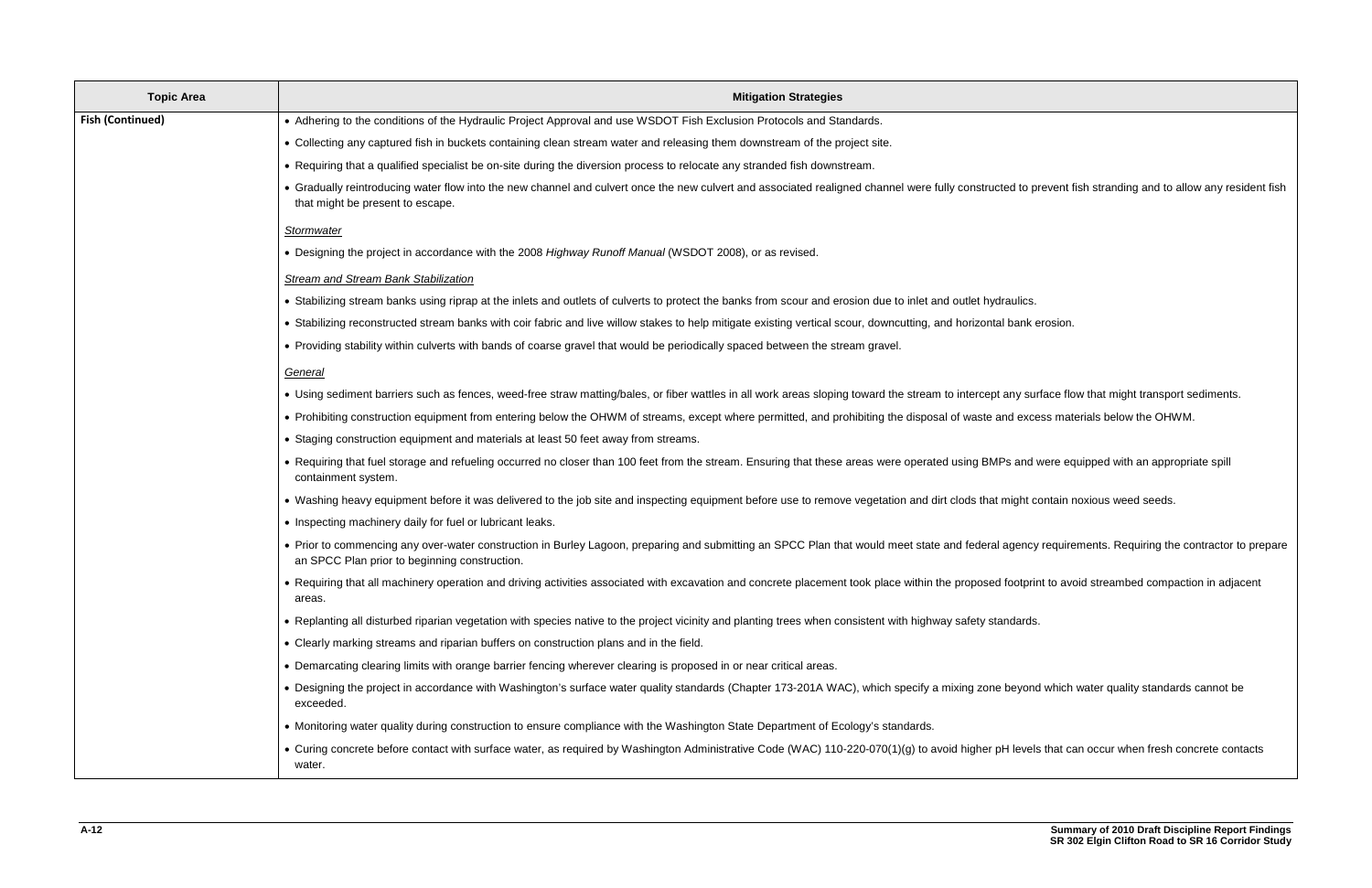protected habitat. If protected species or habitat is and Wildlife Service (USFWS), WDFW, and/or Kitsap

repared to appropriately handle contaminated material

nt require excavation or dewatering.

10i) if a UST was encountered during excavation

OOT 2010j) Section 1-2.2K(1) for the Environmental

tending culverts to control culvert overflow, applying ditches to control culvers alling brow ditches at the tops of cut slopes in erodible

ments, highway runoff, and temporary erosion and

ace damage from a moderate to strong earthquake in the

esign Manual, and other internal design guidelines for

| • Where applicable, surveying proposed work areas prior to construction for federal, state, and local sensitive-status plant and animal species and protected habitat. If<br>found, consulting with the National Oceanic and Atmospheric Administration, National Marine Fisheries Service (NOAA Fisheries), the U.S. Fish and Wildlife Service (<br>County and Pierce County about the best methods to avoid, minimize, and/or relocate the species or habitat.<br>• Scheduling construction to minimize disturbance to protected species during windows of sensitive activity such as breeding or wintering.<br>• Limiting construction to a relatively small area immediately adjacent to the existing roadways to minimize vegetation clearing.<br>• Following BMPs and other safety measures to minimize erosion and sedimentation and to minimize the risk of spilling contaminants.<br>• Improving culverts relative to existing conditions to increase the likelihood that terrestrial animals would be able to pass under the highway at creek crossings.<br>• Minimizing the road footprint through riparian corridors for wildlife movement.<br>• Creating new wetlands or rehabilitating degraded wetlands to provide wildlife habitat.<br>. Conducting hazardous materials investigations early in the project development phase to identify known and potentially contaminated sites within the project corridor.<br>• Considering design changes that would minimize the need to manage contaminated media.<br>• Implementing practical cleanup alternatives for contaminated soil and groundwater.<br>• Incorporating General Special Provisions (GSPs) and project-specific Special Provisions (SPs) that make the contractor responsible for being prepared to appropriate<br>with minimal delays.<br>• Developing a Contaminated Media Management Plan (CMMP) when significant amounts of known contaminated soil, groundwater, and sediment require excavation or |
|---------------------------------------------------------------------------------------------------------------------------------------------------------------------------------------------------------------------------------------------------------------------------------------------------------------------------------------------------------------------------------------------------------------------------------------------------------------------------------------------------------------------------------------------------------------------------------------------------------------------------------------------------------------------------------------------------------------------------------------------------------------------------------------------------------------------------------------------------------------------------------------------------------------------------------------------------------------------------------------------------------------------------------------------------------------------------------------------------------------------------------------------------------------------------------------------------------------------------------------------------------------------------------------------------------------------------------------------------------------------------------------------------------------------------------------------------------------------------------------------------------------------------------------------------------------------------------------------------------------------------------------------------------------------------------------------------------------------------------------------------------------------------------------------------------------------------------------------------------------------------------------------------------------------------------------------------------------------------------------|
|                                                                                                                                                                                                                                                                                                                                                                                                                                                                                                                                                                                                                                                                                                                                                                                                                                                                                                                                                                                                                                                                                                                                                                                                                                                                                                                                                                                                                                                                                                                                                                                                                                                                                                                                                                                                                                                                                                                                                                                       |
|                                                                                                                                                                                                                                                                                                                                                                                                                                                                                                                                                                                                                                                                                                                                                                                                                                                                                                                                                                                                                                                                                                                                                                                                                                                                                                                                                                                                                                                                                                                                                                                                                                                                                                                                                                                                                                                                                                                                                                                       |
|                                                                                                                                                                                                                                                                                                                                                                                                                                                                                                                                                                                                                                                                                                                                                                                                                                                                                                                                                                                                                                                                                                                                                                                                                                                                                                                                                                                                                                                                                                                                                                                                                                                                                                                                                                                                                                                                                                                                                                                       |
|                                                                                                                                                                                                                                                                                                                                                                                                                                                                                                                                                                                                                                                                                                                                                                                                                                                                                                                                                                                                                                                                                                                                                                                                                                                                                                                                                                                                                                                                                                                                                                                                                                                                                                                                                                                                                                                                                                                                                                                       |
|                                                                                                                                                                                                                                                                                                                                                                                                                                                                                                                                                                                                                                                                                                                                                                                                                                                                                                                                                                                                                                                                                                                                                                                                                                                                                                                                                                                                                                                                                                                                                                                                                                                                                                                                                                                                                                                                                                                                                                                       |
|                                                                                                                                                                                                                                                                                                                                                                                                                                                                                                                                                                                                                                                                                                                                                                                                                                                                                                                                                                                                                                                                                                                                                                                                                                                                                                                                                                                                                                                                                                                                                                                                                                                                                                                                                                                                                                                                                                                                                                                       |
|                                                                                                                                                                                                                                                                                                                                                                                                                                                                                                                                                                                                                                                                                                                                                                                                                                                                                                                                                                                                                                                                                                                                                                                                                                                                                                                                                                                                                                                                                                                                                                                                                                                                                                                                                                                                                                                                                                                                                                                       |
|                                                                                                                                                                                                                                                                                                                                                                                                                                                                                                                                                                                                                                                                                                                                                                                                                                                                                                                                                                                                                                                                                                                                                                                                                                                                                                                                                                                                                                                                                                                                                                                                                                                                                                                                                                                                                                                                                                                                                                                       |
|                                                                                                                                                                                                                                                                                                                                                                                                                                                                                                                                                                                                                                                                                                                                                                                                                                                                                                                                                                                                                                                                                                                                                                                                                                                                                                                                                                                                                                                                                                                                                                                                                                                                                                                                                                                                                                                                                                                                                                                       |
|                                                                                                                                                                                                                                                                                                                                                                                                                                                                                                                                                                                                                                                                                                                                                                                                                                                                                                                                                                                                                                                                                                                                                                                                                                                                                                                                                                                                                                                                                                                                                                                                                                                                                                                                                                                                                                                                                                                                                                                       |
|                                                                                                                                                                                                                                                                                                                                                                                                                                                                                                                                                                                                                                                                                                                                                                                                                                                                                                                                                                                                                                                                                                                                                                                                                                                                                                                                                                                                                                                                                                                                                                                                                                                                                                                                                                                                                                                                                                                                                                                       |
|                                                                                                                                                                                                                                                                                                                                                                                                                                                                                                                                                                                                                                                                                                                                                                                                                                                                                                                                                                                                                                                                                                                                                                                                                                                                                                                                                                                                                                                                                                                                                                                                                                                                                                                                                                                                                                                                                                                                                                                       |
| • Decommissioning underground storage tanks (USTs) as outlined in the Environmental Procedures Manual (EPM) Chapter 620.08 (WSDOT 2010i) if a UST was enco                                                                                                                                                                                                                                                                                                                                                                                                                                                                                                                                                                                                                                                                                                                                                                                                                                                                                                                                                                                                                                                                                                                                                                                                                                                                                                                                                                                                                                                                                                                                                                                                                                                                                                                                                                                                                            |
| • Contacting a WSDOT Hazardous Materials Specialist and following internal notification procedures prescribed in the Construction Manual (WSDOT 2010j) Section 1-2<br>Compliance Assurance Procedure (ECAP) if unexpected UST encounters occur or to report a hazardous materials spill.                                                                                                                                                                                                                                                                                                                                                                                                                                                                                                                                                                                                                                                                                                                                                                                                                                                                                                                                                                                                                                                                                                                                                                                                                                                                                                                                                                                                                                                                                                                                                                                                                                                                                              |
| • Ensuring compliance with UST regulations and the appropriate follow-up work in accordance with Model Toxics Control Act (MTCA) regulations.                                                                                                                                                                                                                                                                                                                                                                                                                                                                                                                                                                                                                                                                                                                                                                                                                                                                                                                                                                                                                                                                                                                                                                                                                                                                                                                                                                                                                                                                                                                                                                                                                                                                                                                                                                                                                                         |
| . Developing an SPCC Plan per Standard Specifications Section 1-07.15 of the ECAP.                                                                                                                                                                                                                                                                                                                                                                                                                                                                                                                                                                                                                                                                                                                                                                                                                                                                                                                                                                                                                                                                                                                                                                                                                                                                                                                                                                                                                                                                                                                                                                                                                                                                                                                                                                                                                                                                                                    |
| • Developing erosion control strategies to promote vegetation, armoring ditches to reduce erosive energy of concentrated surface water runoff, extending culverts to cor<br>WSDOT processes according to Hydraulics and Highway Runoff Manuals, placing erosion control structures in highway median areas, and installing brow ditches at t<br>soils to intercept and direct surface water runoff away from cut faces.                                                                                                                                                                                                                                                                                                                                                                                                                                                                                                                                                                                                                                                                                                                                                                                                                                                                                                                                                                                                                                                                                                                                                                                                                                                                                                                                                                                                                                                                                                                                                               |
| · Identifying and mitigating for potential landslide hazards that are present using internal design guidelines and manuals for soil cuts and embankments, highway runoff<br>sediment control.                                                                                                                                                                                                                                                                                                                                                                                                                                                                                                                                                                                                                                                                                                                                                                                                                                                                                                                                                                                                                                                                                                                                                                                                                                                                                                                                                                                                                                                                                                                                                                                                                                                                                                                                                                                         |
| • Using seismic engineering design guidelines to reduce the likelihood and extent of structural failure, differential settlement, and/or highway surface damage from a mo<br>project area.                                                                                                                                                                                                                                                                                                                                                                                                                                                                                                                                                                                                                                                                                                                                                                                                                                                                                                                                                                                                                                                                                                                                                                                                                                                                                                                                                                                                                                                                                                                                                                                                                                                                                                                                                                                            |
| • Potential flooding in areas that lie within FEMA 100-year flood limits requires application of guidelines within the Highway Runoff Manual, the Design Manual, and othe<br>design of roadways.                                                                                                                                                                                                                                                                                                                                                                                                                                                                                                                                                                                                                                                                                                                                                                                                                                                                                                                                                                                                                                                                                                                                                                                                                                                                                                                                                                                                                                                                                                                                                                                                                                                                                                                                                                                      |
| activities.                                                                                                                                                                                                                                                                                                                                                                                                                                                                                                                                                                                                                                                                                                                                                                                                                                                                                                                                                                                                                                                                                                                                                                                                                                                                                                                                                                                                                                                                                                                                                                                                                                                                                                                                                                                                                                                                                                                                                                           |